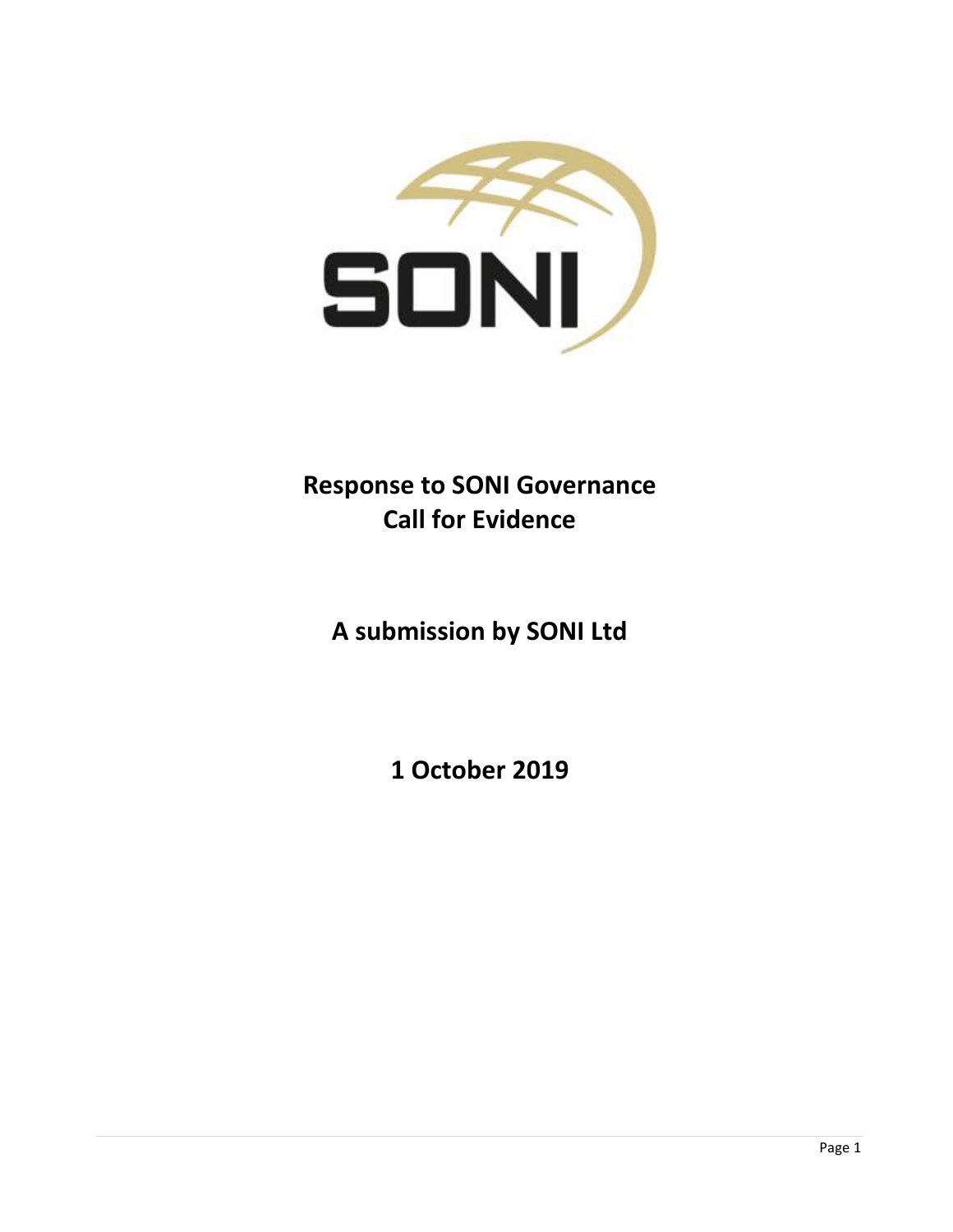#### <span id="page-1-0"></span>**EXECUTIVE SUMMARY**

SONI is a wholly-owned subsidiary of UK-registered holding company, EirGrid UK Holdings Limited, which is whollyowned by EirGrid plc, a commercial state company with all shares held by the Government of the Republic of Ireland. SONI holds the Transmission System Operator and Market Operator licences in Northern Ireland and is regulated by the Utility Regulator. SONI is a significant employer in Northern Ireland, employing over one hundred professional staff in its headquarters in Belfast. EirGrid plc holds the Transmission System Operator and Market Operator licences in Ireland and through its subsidiary EirGrid Interconnector DAC is the owner and licensed operator of the East West Interconnector. The Group structure is further detailed in this submission and has remained unchanged with regard to SONI Ltd since its acquisition in 2009.

On 9 July 2019 the Utility Regulator published a ['SONI Governance Call for Evidence'](https://www.uregni.gov.uk/sites/uregni/files/media-files/20190709%20SONI%20Governance%20A%20Call%20for%20Evidence.pdf) as part of a SONI governance review. The stated aim of the Utility Regulator's review is to:

- Ensure SONI's licence conditions on independence are clear and fit for purpose;
- Determine how SONI's governance structures work in practice;
- Identify whether these arrangements pose any risk of harm to NI consumers to require additional regulation;
- Ensure that governance arrangements are fit for purpose into the future energy transition and do not place limits on the effective regulatory discretion of the UR or policy discretion of the UK Government and Northern Ireland Executive;
- Ensure transparency and confidence in the arrangements among market participants in Northern Ireland.

In this submission, SONI has endeavoured to respond to queries raised by the Utility Regulator, answering questions and providing context to facilitate discussion. SONI looks forward to engaging with the Utility Regulator on the issues raised as part of this governance review process.

In this submission, SONI has contextualised 'independence' as it has always existed in the SONI licence conditions, a concept enshrined in the European unbundling regime for transmission systems requiring separation between TSO activities on the one hand and generation and supply activities on the other hand. Accordingly, independence from generation and supply activities, was and remains a crucial legal requirement for any TSO, hence the sale of SONI from NIE in 2009, NIE at that time being part of the vertically integrated Viridian Group. The purchase of SONI by EirGrid in 2009, addressed this legal independence requirement.

At the time of acquisition the SEM Committee determined that the purchase of SONI and the exercise of certain regulatory functions in connection with the matter constituted SEM Matters for the purposes of the relevant legislation i.e. that the exercise by the Utility Regulator and Commission for the Regulation of Utilities of their regulatory functions in this context are matters which materially affect or are likely to materially affect the SEM. It is for this reason that SONI has highlighted in this paper that matters relating to an exercise of such regulatory functions may continue to be deemed to be SEM Matters.

A number of licence changes, at the time of purchase, have been implemented in both the SONI and EirGrid licences to further protect the interests of customers in both jurisdictions. In addition governance changes to the SONI and EirGrid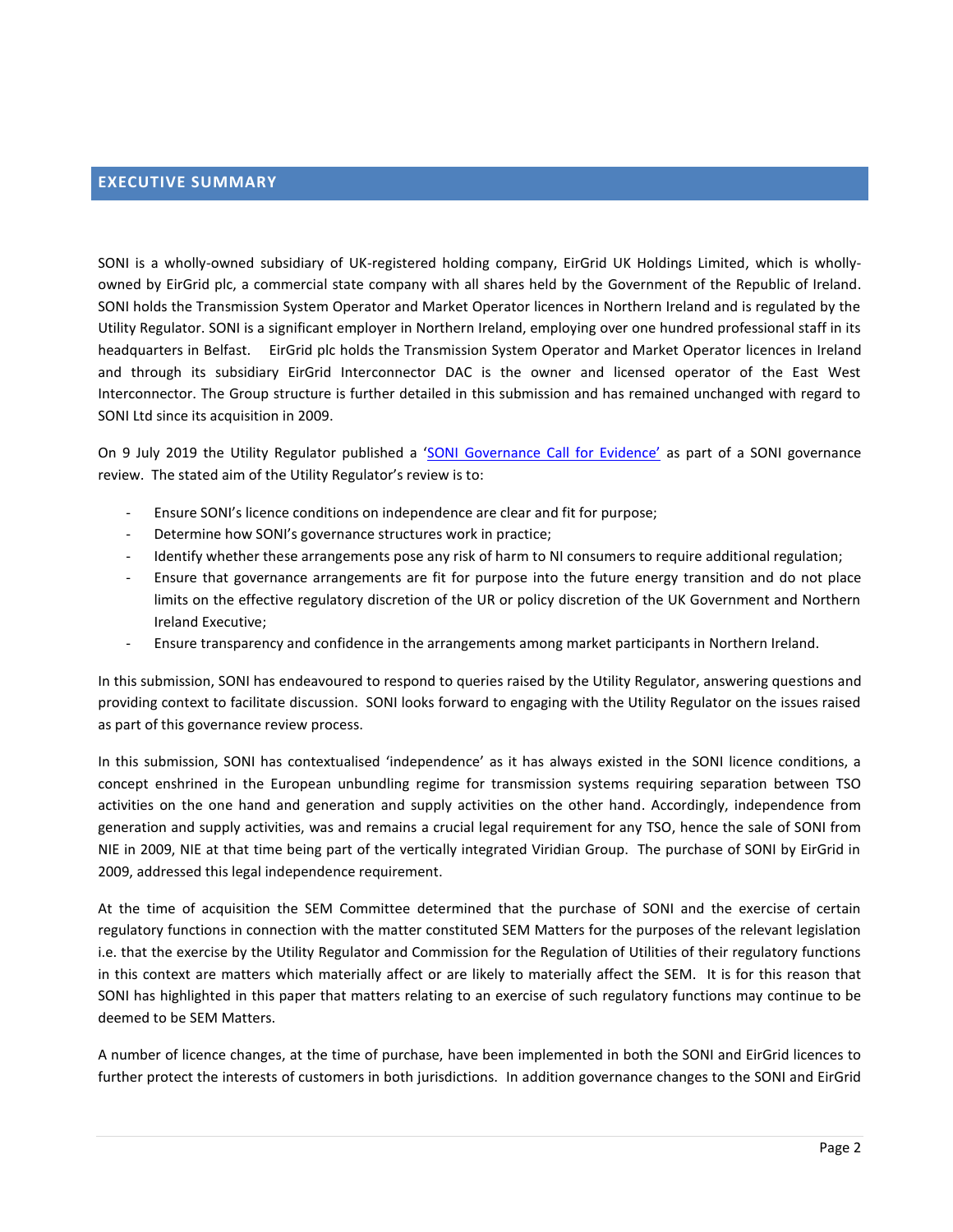respective Boards have been introduced on a voluntary basis by SONI and EirGrid to copper-fasten the protection of the interests of customers and to promote transparency and good governance.

EirGrid Group operates through an integrated management structure to ensure efficient delivery of functions. This management structure has delivered many synergies on behalf of SONI and EirGrid which are detailed further in section 5.4 of this submission and which have been beneficial to electricity consumers in Northern Ireland and also in the Republic of Ireland.

The rationale for the existing structures is outlined in this submission. The central role of the TSO is to keep the lights on. This principle has been accepted across Europe where system security requires TSOs to work together to fulfill this important task; this is equally true for TSOs within the jurisdiction of a Member State and those who are not. As the electricity system in Northern Ireland is heavily constrained in the absence of the North South Interconnector, TSO cooperation on the island of Ireland is even more crucial. Furthermore, the integrated reality of the market design of the revised SEM arrangements where the TSOs operate the balancing market, taking responsibility for energy and nonenergy balancing actions, ensures that in addition to cooperation between SONI and EirGrid TSOs, the TSOs and Market Operator SEMO must cooperate to deliver the market arrangements. The market design of the revised SEM arrangements prompted a detailed governance review including consideration of perceived conflicts of interest to ensure that any such conflicts were addressed.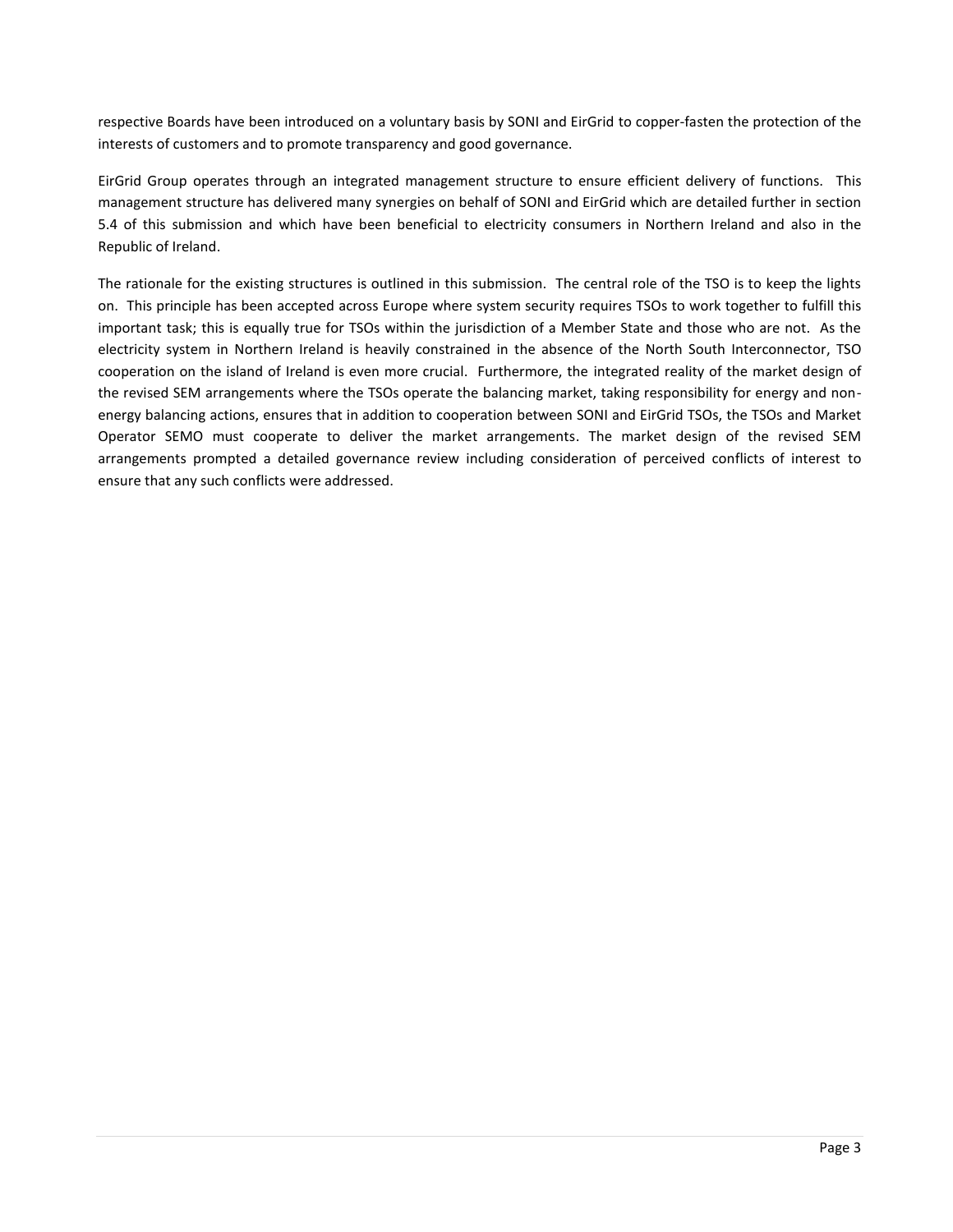<span id="page-3-0"></span>

| <b>ACRONYMS</b> |                                                               |
|-----------------|---------------------------------------------------------------|
| <b>BMPS</b>     | <b>Balancing Market Principles Statement</b>                  |
| CACM            | Capacity Allocation and Congestion Management (EU Regulation) |
| CHCC            | Castlereagh House Control Centre                              |
| <b>CE</b>       | <b>Chief Executive</b>                                        |
| <b>CEPA</b>     | Cambridge Economic Policy Associates Ltd.                     |
| <b>CMA</b>      | <b>Competition and Markets Authority</b>                      |
| <b>CRU</b>      | Commission for Regulation of Utilities                        |
| <b>CJV</b>      | <b>Contractual Joint Venture</b>                              |
| <b>DAC</b>      | Designated Activity Company                                   |
| DS3             | Delivering a Secure, Sustainable Electricity System           |
| EC              | <b>European Commission</b>                                    |
| <b>EGUK</b>     | EirGrid UK Holdings Limited                                   |
| <b>EMS</b>      | <b>Energy Management System</b>                               |
| EU              | <b>European Union</b>                                         |
| <b>GIPC</b>     | Grid Infrastructure Projects Committee                        |
| HR              | <b>Human Resources</b>                                        |
| <b>ICSA</b>     | Institute of Chartered Secretaries Association                |
| <b>ISEM</b>     | <b>Integrated Single Electricity Market</b>                   |
| IS              | <b>Information Services</b>                                   |
| IT              | <b>Information Technology</b>                                 |
| <b>MD</b>       | <b>Managing Director</b>                                      |
| MO              | <b>Market Operators</b>                                       |
| <b>MOA</b>      | Market Operator Agreement                                     |
| <b>NEMO</b>     | Nominated Electricity Market Operator                         |
| N <sub>1</sub>  | Northern Ireland                                              |
| <b>NIE</b>      | Northern Ireland Electricity                                  |
| PX              | Power Exchange                                                |
| Rol             | Republic of Ireland                                           |
| <b>RSC</b>      | <b>Regional Security Coordinators</b>                         |
| <b>SEM</b>      | <b>Single Electricity Market</b>                              |
| SEMO            | Single Electricity Market Operator                            |
| <b>SLA</b>      | Service Level Agreement                                       |
| <b>SNSP</b>     | System Non Synchronous Penetration                            |
| <b>SOA</b>      | <b>System Operator Agreement</b>                              |
| SONI            | System Operator Northern Ireland                              |
| <b>TAO</b>      | <b>Transmission Asset Owner</b>                               |
| <b>TIC</b>      | <b>Transmission Investment Committee</b>                      |
| <b>TNPP</b>     | Transmission Network Pre-planning Projects                    |
| <b>TSO</b>      | <b>Transmission System Operator</b>                           |
| <b>TSSPS</b>    | Transmission System Security and Planning Standards           |
| UK              | United Kingdom                                                |
| <b>ULA</b>      | Universal Licence Agreement                                   |
| <b>UR</b>       | <b>Utility Regulator</b>                                      |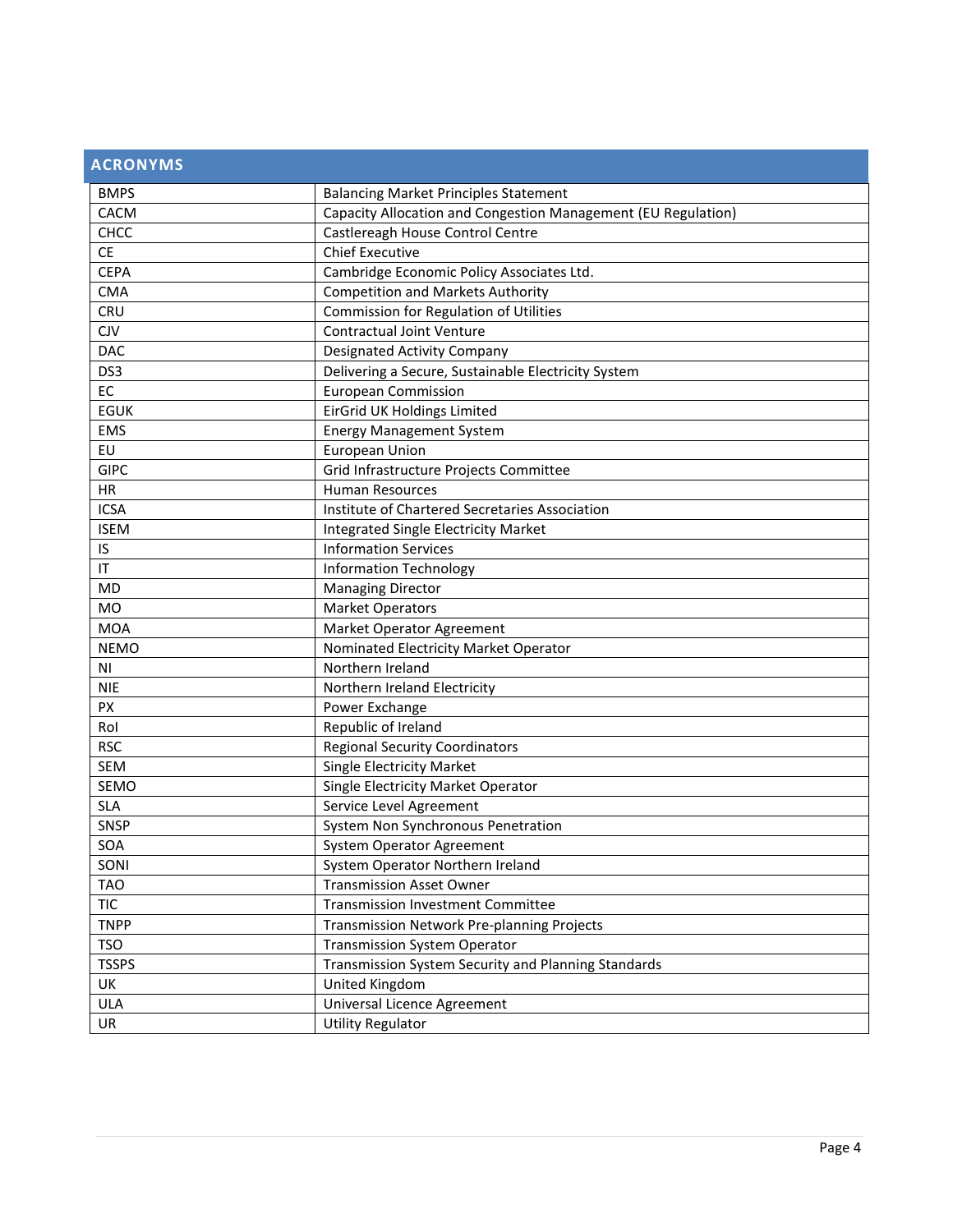# TABLE OF CONTENTS

| $\mathbf{1}$   |     |  |  |  |  |
|----------------|-----|--|--|--|--|
|                | 1.1 |  |  |  |  |
|                | 1.2 |  |  |  |  |
|                | 1.3 |  |  |  |  |
| $\overline{2}$ |     |  |  |  |  |
|                | 2.1 |  |  |  |  |
|                | 2.2 |  |  |  |  |
|                | 2.3 |  |  |  |  |
|                | 2.4 |  |  |  |  |
|                | 2.5 |  |  |  |  |
|                | 2.6 |  |  |  |  |
|                | 2.7 |  |  |  |  |
|                | 2.8 |  |  |  |  |
|                | 2.9 |  |  |  |  |
| $\mathbf{3}$   |     |  |  |  |  |
|                | 3.1 |  |  |  |  |
|                | 3.2 |  |  |  |  |
|                | 3.3 |  |  |  |  |
|                | 3.4 |  |  |  |  |
|                | 3.5 |  |  |  |  |
|                | 3.6 |  |  |  |  |
| 4              |     |  |  |  |  |
|                | 4.1 |  |  |  |  |
| 5              |     |  |  |  |  |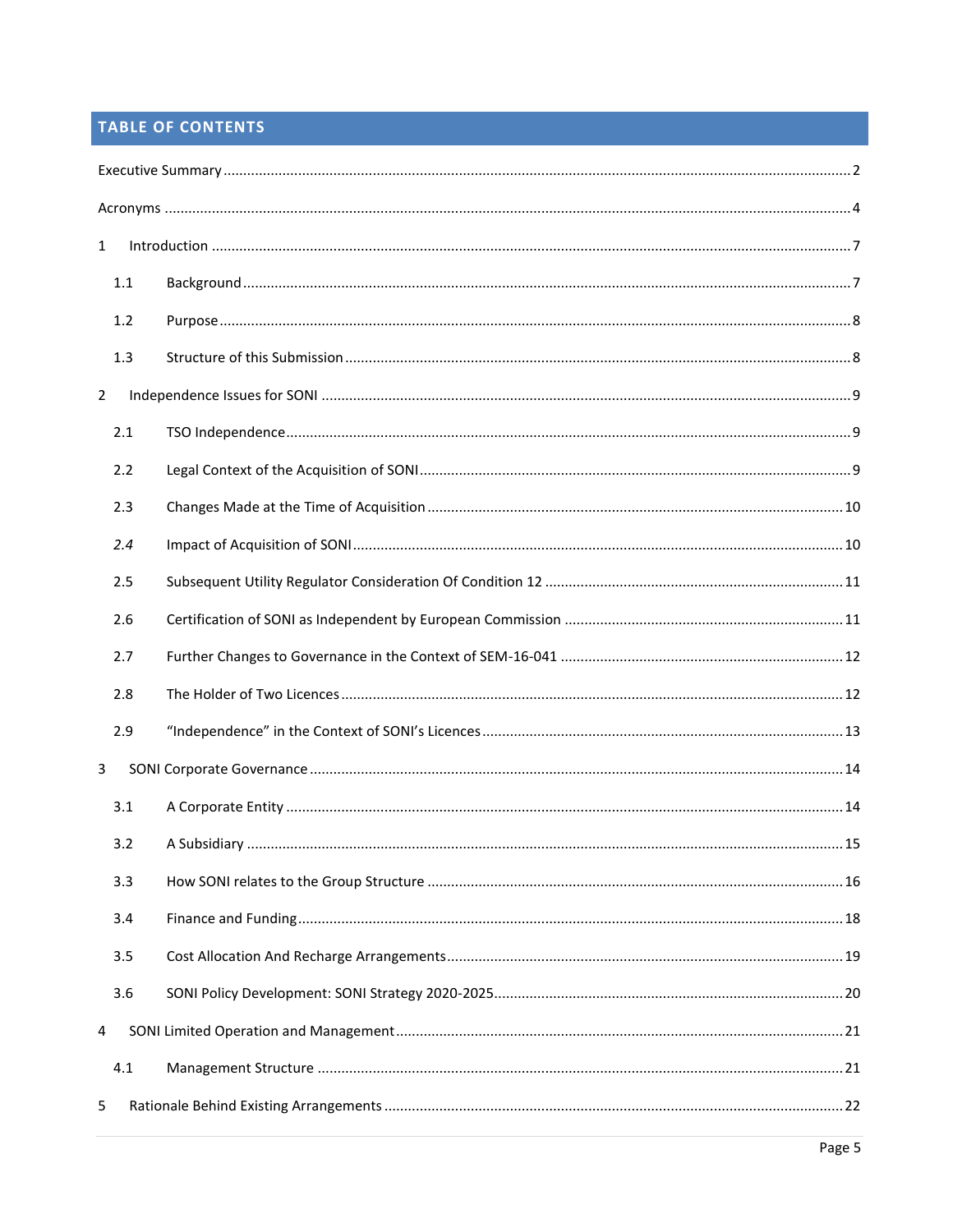|                | 5.1 |  |
|----------------|-----|--|
|                | 5.2 |  |
|                | 5.3 |  |
|                | 5.4 |  |
| 6              |     |  |
|                | 6.1 |  |
| $\overline{7}$ |     |  |
|                | 7.1 |  |
|                | 7.2 |  |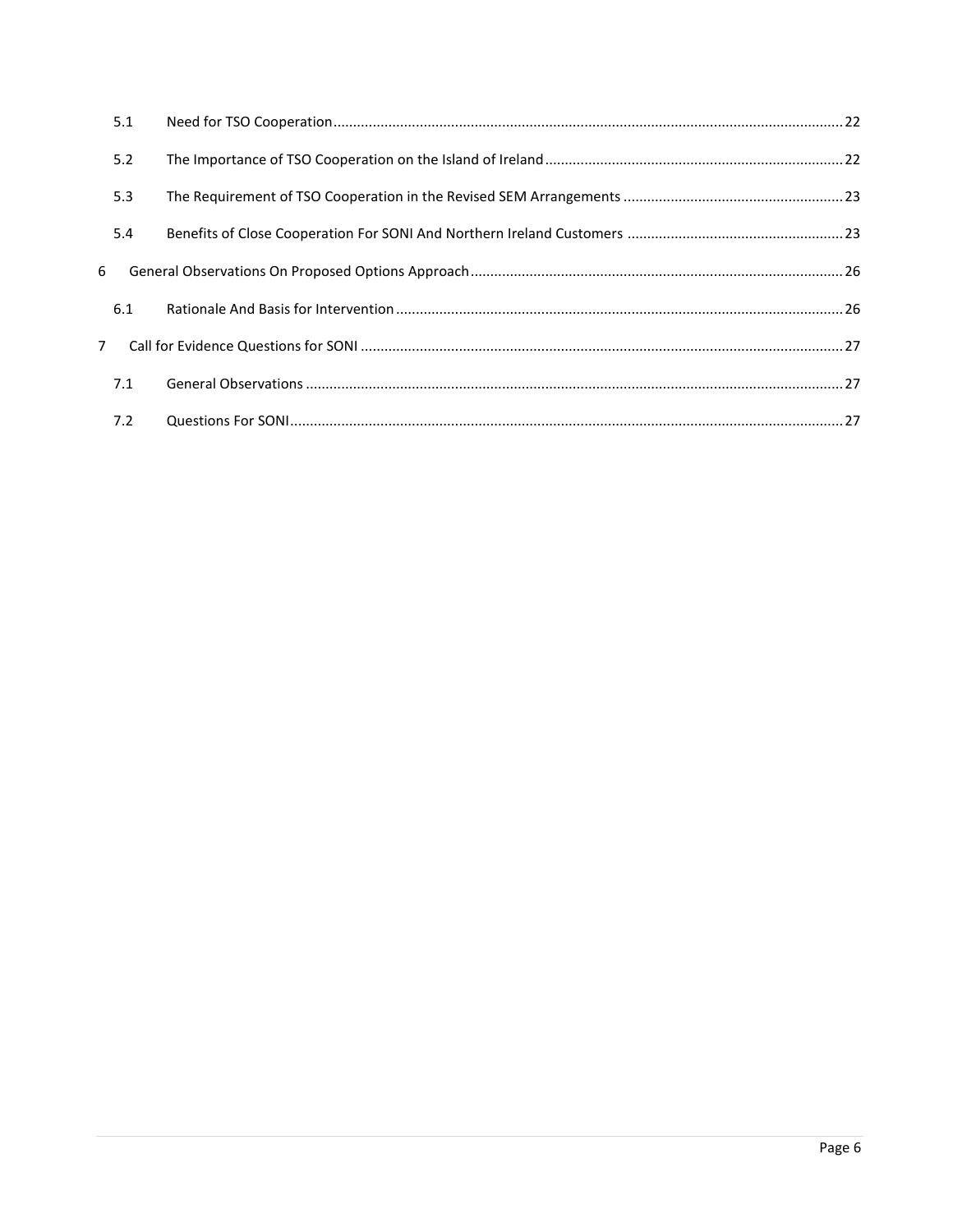#### <span id="page-6-0"></span>**1 INTRODUCTION**

#### <span id="page-6-1"></span>1.1 BACKGROUND

SONI Ltd welcomes the opportunity to respond to the SONI Governance Call for Evidence published by the Utility Regulator (UR) recognising that the management of such a critical utility across a jurisdictional border during any period of political uncertainty may raise challenges which may need to be considered. SONI recognises the importance of transparency for stakeholders and consumers and that SONI is in a unique position to provide evidence-based responses to the questions raised.

SONI Ltd holds a licence as independent electricity Transmission System Operator (TSO) and a Market Operator licence to operate (in conjunction with EirGrid plc) the Single Electricity Market (SEM), a set of trading arrangements in wholesale electricity on the island of Ireland operated by the Single Electricity Market Operator (SEMO), a contractual joint venture between SONI Ltd and EirGrid plc.

As Market Operator, SEMO administers and maintains in force the SEM Trading and Settlement Code, which includes settling the balancing and capacity markets across the island of Ireland. According to the market design of the revised SEM Arrangements, the TSOs also act as the capacity market delivery body in the SEM.

SONI and EirGrid are companies regulated respectively by the Utility Regulator (UR) and the Commission for Regulation of Utilities (CRU) with respect to each of its Market Operation and Transmission System Operation functions; and where applicable by the all-island decision making body for electricity, the SEM Committee.

SONI Ltd is a subsidiary of EirGrid UK Holdings Ltd, which itself is a subsidiary of EirGrid plc. Both EirGrid and its subsidiary SONI were certified by the European Commission as independent TSOs, thereby confirming their independence from entities with interests in electricity generation or supply. EirGrid also owns (via its EirGrid Interconnector DAC subsidiary) and operates the East West Interconnector.

Both SONI and EirGrid have roles defined by the EU Regulations which the revised SEM arrangements are required to comply with. We are each committed to delivering high quality services to all customers, including generators, suppliers and consumers across the high voltage electricity system and via the efficient operation of the wholesale electricity power market. SONI and EirGrid therefore have an acute interest in ensuring that the SEM functions as it should, facilitates security of supply, provides the optimum outcome for consumers and that both SONI and EirGrid comply with the duties mandated to each through relevant legislation, licences and industry codes.

This response is submitted by SONI having consulted with its shareholder EirGrid plc. This submission has been approved for issue by the SONI Board. SONI has not commented at this time on the specific "options for change" proposed by UR given proper consideration of any options can only follow from the publication and due consideration of the evidence that the UR has invited in publishing the Call for Evidence. Nonetheless, SONI has provided some general observations with respect to the governance review process.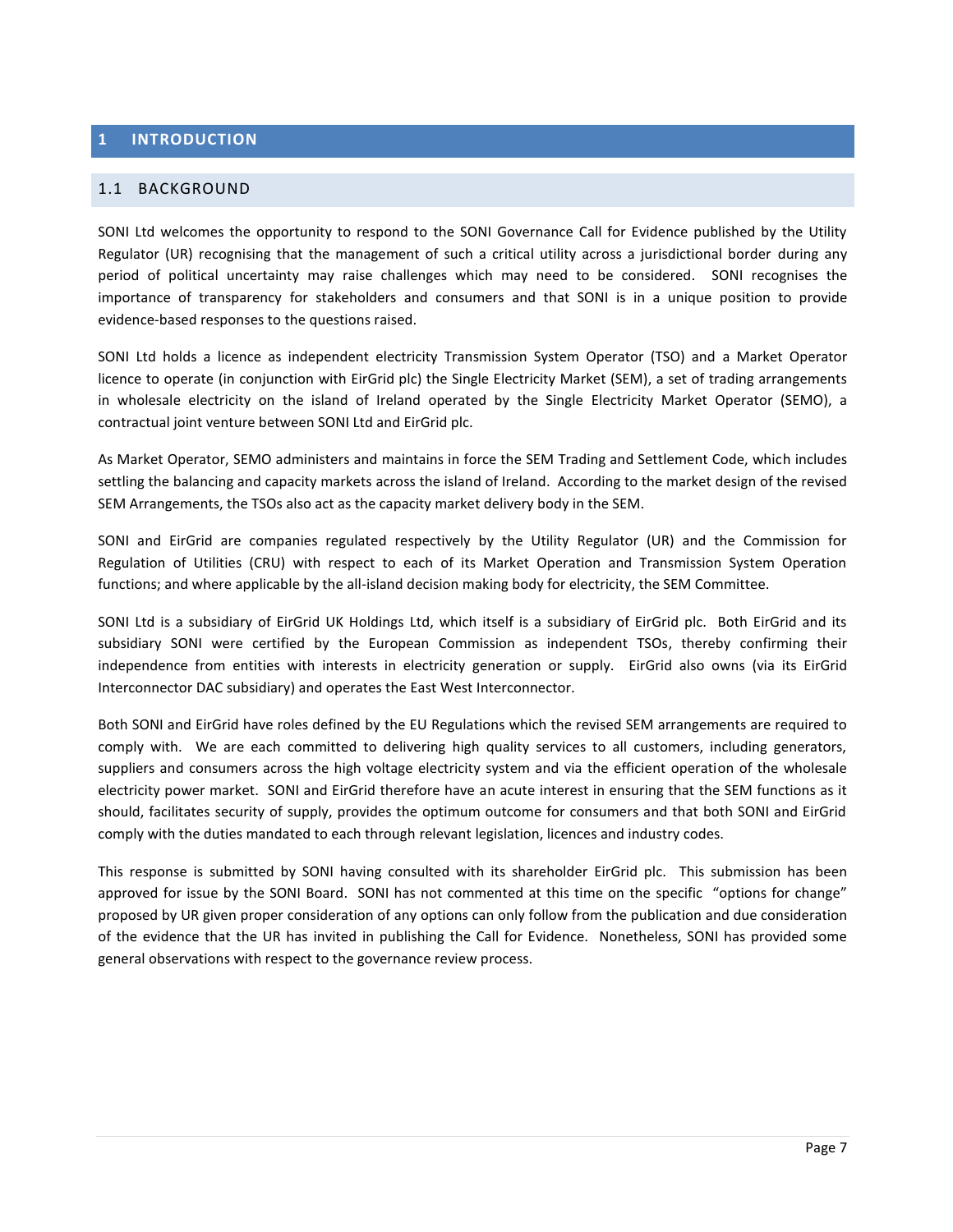#### <span id="page-7-0"></span>1.2 PURPOSE

In responding to the UR Call for Evidence SONI has endeavoured to provide a comprehensive account of energy transmission on the island of Ireland, the functions of SONI as Transmission System Operator as well as an account of the role played by SONI through the Contractual Joint Venture, SEMO in delivering the Single Electricity Market (the SEM). The continued operation of a safe, reliable power system in Northern Ireland and efficient and transparent operation of the Single Electricity Market is at the heart of the SONI business. While a number of options for the future management of governance arrangements were proposed in the Call for Evidence it was already acknowledged by the Utility Regulator that changes to SONI governance and changes to the EirGrid plc licence conditions have been implemented since acquisition. As in any corporate entity consideration of governance arrangements forms part of ongoing risk assessment.

SONI is committed to engaging constructively with the Utility Regulator as part of this proposed governance review process, noting that any such review process should be considered within the confines of the current context which is further set out in our response.

#### <span id="page-7-1"></span>1.3 STRUCTURE OF THIS SUBMISSION

This submission will follow the structure below, mirroring where possible the structure of the Utility Regulator's Call for Evidence responding to issues raised by the Utility Regulator and providing further information where necessary to provide relevant context.

**An Executive Summary** prefaces this introductory section 1 highlighting evidence for consideration by the Utility Regulator. This **Section 1** provides an introduction to this paper summarising the background, purpose and structure of this submission.

**Section 2** contextualises independence and governance issues for SONI, considering TSO independence, the legal underpinning of the market arrangements, as well as subsequent changes to licences and governance arrangements in this context.

**Section 3** considers SONI as an entity, corporate governance of SONI including the role of the SONI Board, and interaction within EirGrid Group. This section also details the funding and financing arrangements of SONI, costallocation and the development of policy by SONI, for example the SONI Strategy 2020 -2025.

**Section 4** reflects on the operation and management of SONI.

**Section 5** reflects on the rationale for the existing arrangements: the benefits of the existing arrangements for SONI and the Northern Ireland customer and synergies provided by the existing arrangements. This section also considers the nature of the TSO function on the island of Ireland and across Europe as well as considering in particular cooperation of the SONI and EirGrid TSOs with each other and with SONI and EirGrid in their joint role as Market Operator in the revised SEM arrangements.

**Section 6** provides some general observations on the governance review process.

**Section 7** responds to the questions for SONI raised in the Utility Regulator's Call for Evidence.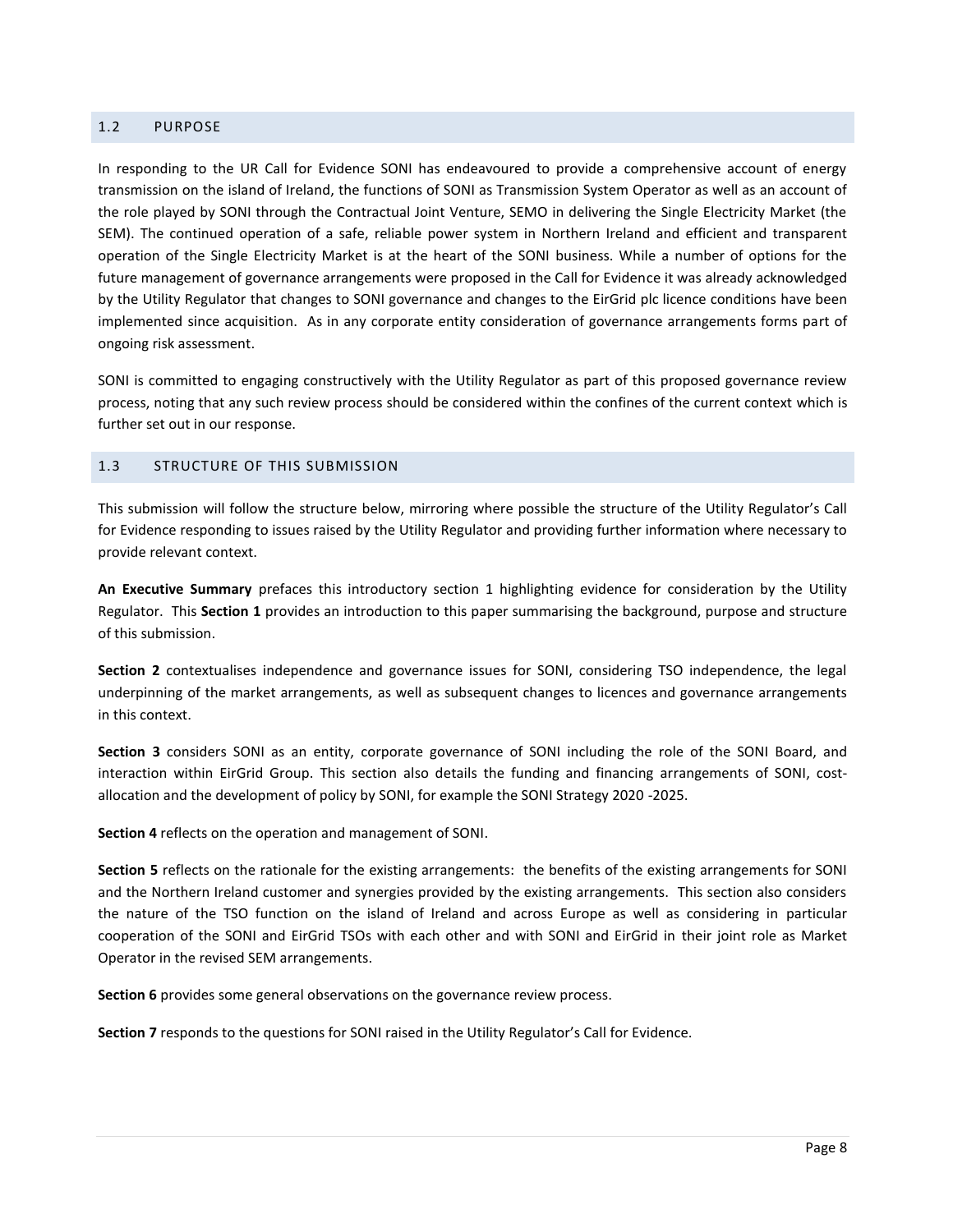#### <span id="page-8-0"></span>**2 INDEPENDENCE ISSUES FOR SONI**

#### <span id="page-8-1"></span>2.1 TSO INDEPENDENCE

 $\overline{a}$ 

The concept of TSO 'independence' stems from the European unbundling regime for transmission systems and TSOs which itself represents one of the building blocks of the Electricity Directive<sup>1</sup>. The Electricity Directive and the Gas Directive of the Third Energy Package introduced a structural separation between Transmission System Operator activities on the one hand, and generation, and supply activities on the other hand. The goal is to avoid the distortion of competition through discrimination against competitors and cross-subsidisation of activities by undertakings which simultaneously control both the transmission of electricity and, its generation or supply. At the time of its acquisition in 2009, SONI was owned by NIE which was part of the vertically integrated Viridian Group.

A TSO can only be approved and designated as a TSO following the certification procedure laid down in Article 10 of Electricity and Gas Directives in combination with the provisions of Article 3 of the Electricity Regulations. These rules must be applied to all TSOs for their initial certification, and subsequently where a reassessment of a TSO's compliance with the unbundling rules is required.<sup>2.</sup>

In light of this unbundling regime as described, independence of SONI from NIE was crucial as a matter of law. However, given that the European Commission has certified SONI as a TSO, this would indicate that as a matter of law, this issue has been fully addressed. Further detail on the certification process is included in Section 2.6 of this submission.

#### <span id="page-8-2"></span>2.2 LEGAL CONTEXT OF THE ACQUISITION OF SONI

The SEM Memorandum of Understanding between the Government of the United Kingdom of Great Britain and Northern Ireland and the Government of Ireland in December 2006 bringing openness and transparency in the SEM envisaged that the System and Market Operator activities conducted by SONI would need to be conducted by a company with no affiliate conducting generation or supply. At that time Viridian/ Northern Ireland Electricity plc (NIE was the owner of SONI) which functioned as both System Operator and Market Operator in Northern Ireland. Consequently it was agreed by all relevant parties that NIE would voluntarily divest SONI. The divestment was also in line with EU policy on unbundling of transmission system operation from competitive activities of generation and supply. Following a corporate sales process, NIE selected EirGrid as the preferred bidder for the purchase of the entire issued share capital of SONI.

The SEM Committee at that time determined that the purchase of SONI and the exercise of certain regulatory functions in connection with the matter constituted SEM Matters for the purposes of the relevant legislation i.e. that the exercise by the Utility Regulator and the Commission for the Regulation of Utilities of their regulatory functions are matters which materially affect or are likely to materially affect the SEM. The SEM Committee formed the view that the various licences held by SONI and EirGrid should be modified to take account of the new ownership structure (principally by removal of NIE specific references where appropriate) and to ensure that consumers of electricity in Northern Ireland continue to be protected.

 $^1$  Directive 2009/72/EC of the European Parliament and the Council of 13 July 2009 concerning common rules for the internal market in electricity and repealing Directive 2003/54/EC (OJ L 211, 14.8.2009 p. 55) and Directive 2009/73/EC of the European Parliament and the Council of 13 July 2009 concerning common rules for the internal market in natural gas and repealing Directive 2003/55/EC (OJ L 211, 14.8.2009, p. 94). <sup>2</sup> [https://ec.europa.eu/energy/sites/ener/files/documents/2010\\_01\\_21\\_the\\_unbundling\\_regime.pdf](https://ec.europa.eu/energy/sites/ener/files/documents/2010_01_21_the_unbundling_regime.pdf)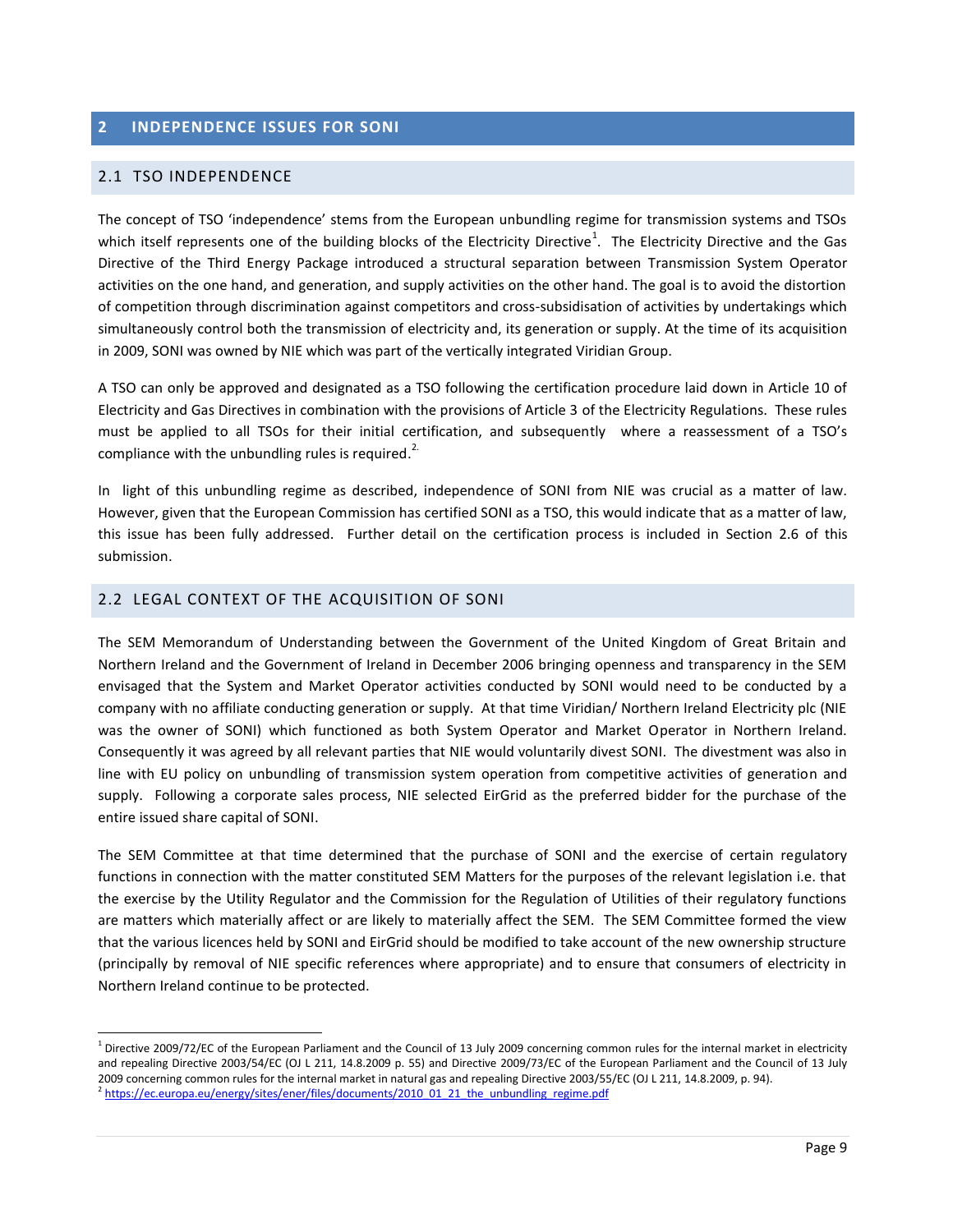#### <span id="page-9-0"></span>2.3 CHANGES MADE AT THE TIME OF ACQUISITION

At the time of SONI acquisition by EirGrid protection of the interests of Northern Ireland customers was something that was to the forefront of discussions. For this reason EirGrid made a public commitment, which the SEM Committee noted *"will not be effected by means of licence conditions: (i) to Change its [EirGrid's] internal corporate documents to inter alia recognise SONI and its system and market operation roles and to extend its corporate responsibility to protect the interests of Northern Ireland consumers; and to seek and obtain constitutional change to its founding legislation – to the effect that two independent directors of appropriate standing with extensive Northern*  Ireland backgrounds, shall sit on the EirGrid board of directors.<sup>"3</sup> This move required statutory amendment to extend the number of directors on EirGrid's board from 8 to 10.

In considering the issue of SONI independence, the SEM Committee acknowledged in its consultation paper on the proposed acquisition of SONI Ltd by EirGrid plc [SEM-08-176,](https://www.semcommittee.com/news-centre/sem-08-176-proposed-acquisition-soni-ltd-by-eirgrid-plc) that *"nothing within the applicable general duty of independence shall act so as to constrain EirGrid and SONI, as separate businesses, from harnessing beneficial economies of scale and other synergies (such as costs saving on shared services) for the betterment of customers."*

Following Consultation Paper [SEM-08-176](https://www.semcommittee.com/news-centre/sem-08-176-proposed-acquisition-soni-ltd-by-eirgrid-plc) and its subsequent Decision Paper [SEM-09-019,](https://www.semcommittee.com/sites/semcommittee.com/files/media-files/SEM-09-019.pdf) an amendment to the EirGrid TSO licence took place which became effective from 2 March 2009. Licence Condition 3.1(j) was inserted to require that the Licensee shall "when carrying out the functions in paragraphs (a) – (h) at all times have regard to the *need to protect the interests of consumers of electricity in Northern Ireland and Ireland."* Furthermore Condition 4 paragraph 1(e)(i)-(iv) was amended to provide that the licensee shall *"at all times protect the interests of consumers of electricity in Northern Ireland and Ireland."*

Finally, a change was made to the EirGrid plc Memorandum and Articles of Association to reflect the new obligation of EirGrid plc when carrying out its functions to have regard to the need to protect the interests of consumers of electricity in Northern Ireland and Ireland. In a similar vein, a change was made to the EirGrid Directors' Code of Conduct to reflect the premise of having regard to the need to protect the interests of consumers of electricity in Northern Ireland and Ireland.

As the above issues of independence and governance were at the time of acquisition considered by the SEM Committee to be SEM matters, amendments that might now be made to these arrangements on foot of the Call for Evidence may require consideration by the SEM Committee.

#### <span id="page-9-1"></span>*2.4* IMPACT OF ACQUISITION OF SONI

The impact of the changes to the SONI licence and board governance changes for SONI and separately for EirGrid meant that from acquisition, SONI has had regard to the need to protect the interests of customers in Northern Ireland. Separately, since the acquisition of SONI by virtue of the presence of two independent directors 'of appropriate standing with extensive Northern Ireland backgrounds', and by virtue of the newly created board obligation, Board Members of EirGrid plc equally have had regard to the need to protect the interests of customers in Northern Ireland.

<sup>&</sup>lt;sup>3</sup> SEM-08-176 Page 7 Paragraph 18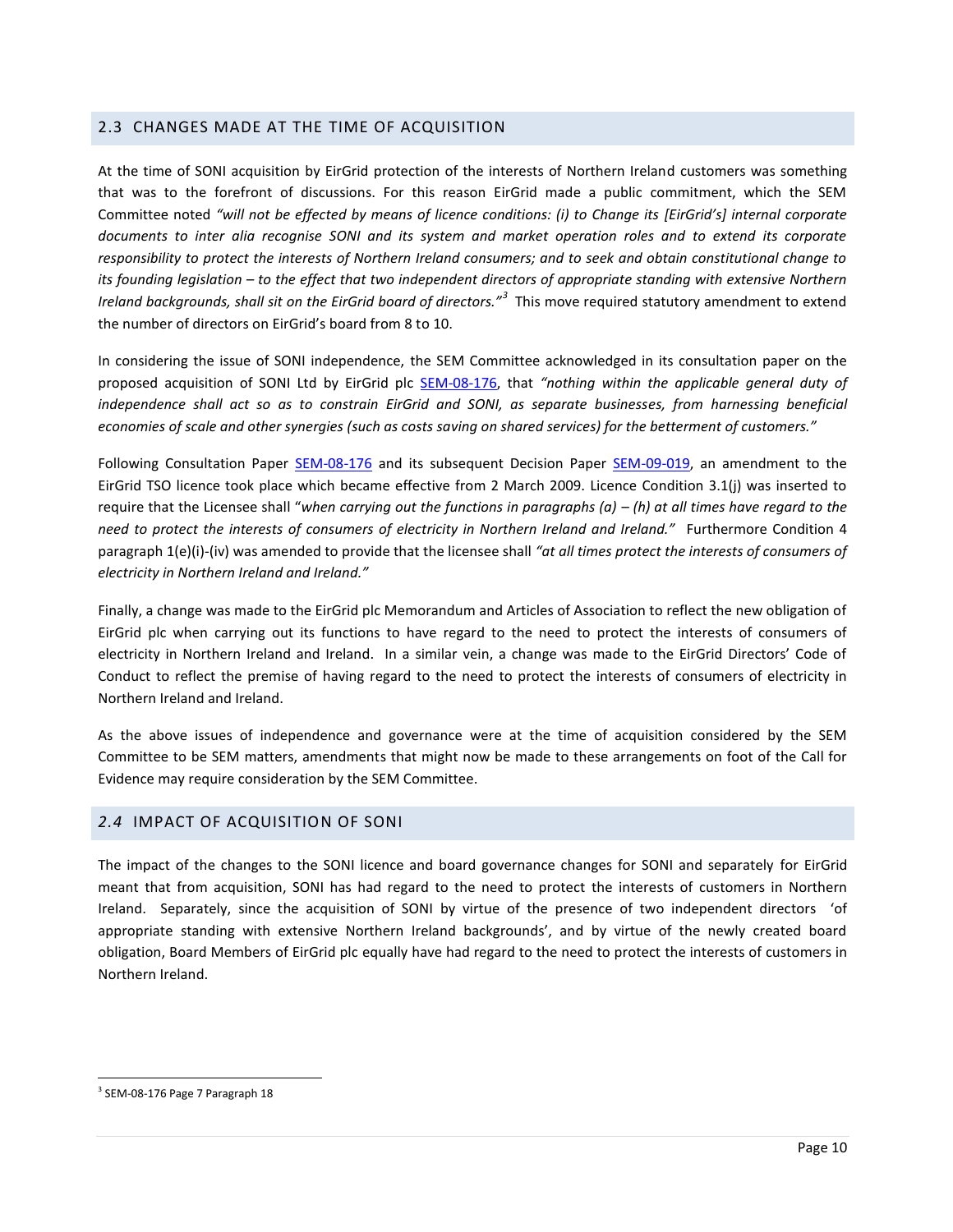#### <span id="page-10-0"></span>2.5 SUBSEQUENT UTILITY REGULATOR CONSIDERATION OF CONDITION 12

The current licence condition pre-dates the acquisition by EirGrid and was drafted in the context of the requirement for the TSO to be independent of entities with an interest in electricity generation or supply. These circumstances no longer apply.

The current iteration of Condition 12 of SONI's TSO Licence requires the licensee to maintain "the full operational independence" of the TSO Business. The Condition sets out a number of specific duties in order to facilitate compliance with this duty, and requires SONI to prepare and submit to the Utility Regulatory a compliance plan and appoint a compliance manager. However, Condition 12 needs to be considered in the light of its historic context to be understood.

In SEM-08-176 the SEM Committee notes that "*Condition 12 of the SONI TSO licence (and Condition 10 of the SONI MO licence) was drafted to ensure that SONI was managerially and operationally independent from NIE and its vertically integrated group of companies (with an equivalent Condition 10 of the MO licence)."<sup>4</sup>* However the SEM Committee emphasised: *"the SEM Committee are of the view that the fulcrum of this original condition can be adapted somewhat to render the intent of the proposed modifications more fitting with the kind of "separation" which is more fitting in the context of EirGrid owning SONI."<sup>5</sup>*

It is clear from this SEM Committee statement that the original purpose of Condition 12 of the SONI TSO license and Condition 10 of the SONI MO licence, namely to maintain a separation between generation or supply and system operation (i.e. NIE from SONI) was clearly different from its perspective use following the SONI acquisition where there was no longer an applicable European legal requirement obliging separation or ownership unbundling. The "full managerial and operational independence to the Transmission System Operator Business from any Associated Business" therefore became instead "the full operational independence of the Transmission System Operator Business."

In September 2012, the UR implemented licence changes to Condition 12 of SONI's TSO Licence, including a provision to permit the MO to access the premises occupied by the TSO (although a corresponding provision in the MO licence, to allow the TSO to access premises used by the MO, was not introduced).

#### <span id="page-10-1"></span>2.6 CERTIFICATION OF SONI AS INDEPENDENT BY EUROPEAN COMMISSION

On 21 May 2013, the European Commission published a decision, certifying SONI Ltd as electricity transmission system operator (TSO) under the unbundling arrangements of the EU's energy liberalisation package.

The certification arrangements are designed to ensure that the TSO is independent of generation and supply interests, and possesses the necessary resources and responsibilities to develop and operate the transmission system. The NI system is unusual in Europe, in that the transmission system is owned by NIE which is part of an integrated generation and supply business, but operated by an independent system operator, SONI. Rather than the unbundling models adopted in most other Member States, the NI government opted for the exceptional "Article 9(9)" model, in which the applicant is required to demonstrate that the existing arrangements are more effective in guaranteeing the independence of the TSO than the "independent transmission operator" model, in which the transmission business

<sup>4</sup> SEM-08-176 Paragraph 33

<sup>5</sup> SEM-08-176 Paragraph 33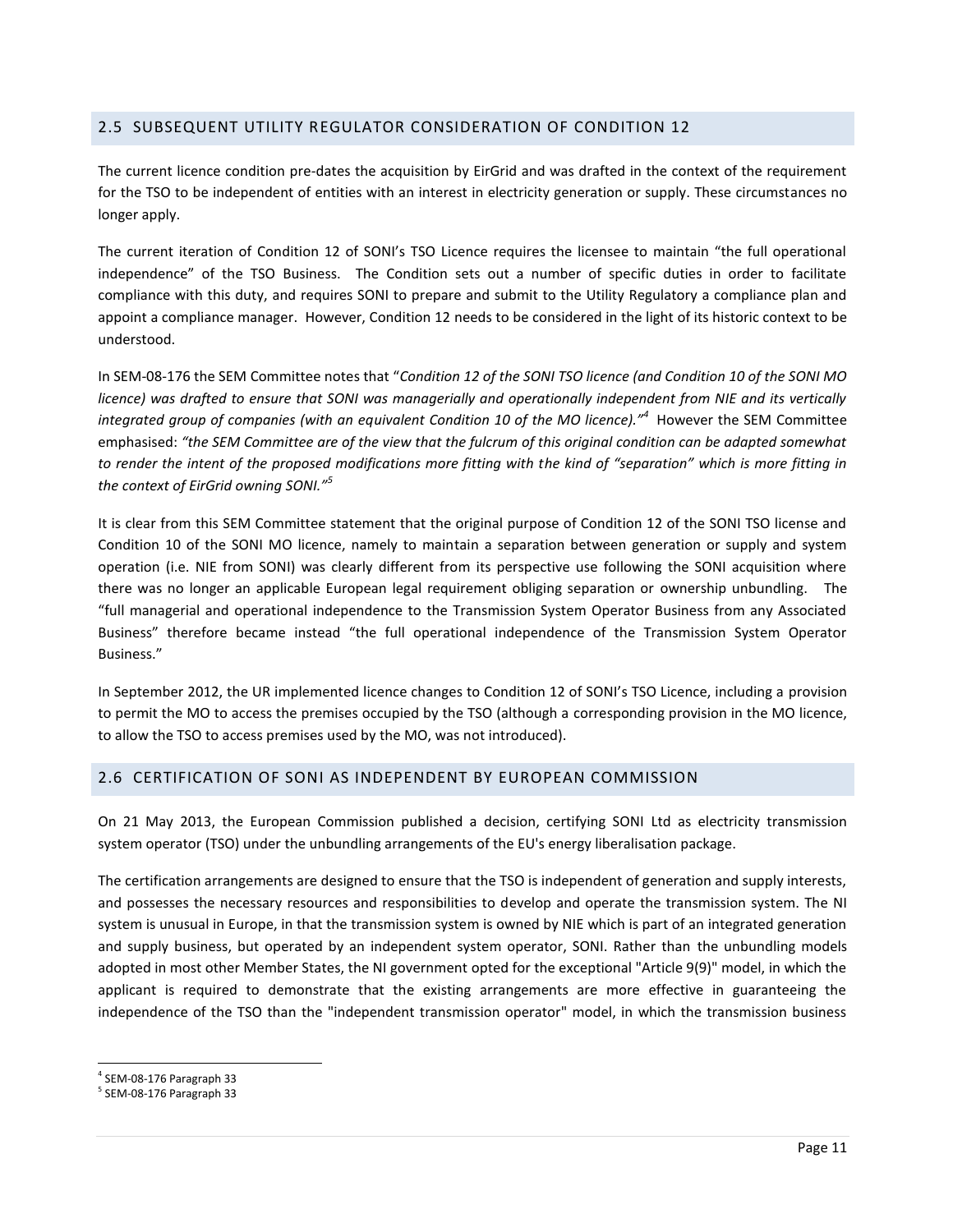remains vertically integrated but is heavily ring-fenced. The certification decision in these Article 9(9) cases is taken by the European Commission itself rather than the national regulator.

In its decision the European Commission concluded that:

*"SONI brings a level of independence and responsibility to transmission system operation in Northern Ireland which would not be present in the independent transmission operator model."*<sup>6</sup>

#### <span id="page-11-0"></span>2.7 FURTHER CHANGES TO GOVERNANCE IN THE CONTEXT OF SEM-16-041

In 2015 and 2016 a complete governance review took place reviewing existing licence arrangements of both SONI and EirGrid in each of their respective roles as TSO and MO. This review consisted in a SEM ISEM Roles and Responsibilities Consultation Paper [\(SEM-15-016\)](https://www.semcommittee.com/publication/sem-15-016-i-sem-roles-and-responsibilities-consultation-paper) and subsequent Decision Paper [\(SEM-15-077\)](https://www.semcommittee.com/sites/semcommittee.com/files/media-files/SEM-15-077%20I-SEM%20Roles%20and%20Responsibilities%20Decision.pdf), an information paper [SEM-16-041](https://www.semcommittee.com/news-centre/mitigation-measures-potential-conflicts-interest-eirgrid-group) to update the market on developments thus far as well as two rounds of licence modifications to implement any required mitigation measures to counter any perceived conflicts of interest in the EirGrid Group.

In the wake of SEM-16-041 governance changes were introduced on a voluntary basis to the SONI Board, whereby the Chief Executive Officer of EirGrid no longer sat on the SONI Board.

#### <span id="page-11-1"></span>2.8 THE HOLDER OF TWO LICENCES

While it is acknowledged that the Call for Evidence concerns the TSO business only, the TSO is not an entity but rather a licensed activity of SONI Limited. Therefore all issues of independence and governance must be considered in the overall corporate context.

SONI holds two licences; a licence to participate in the transmission of electricity granted to it under Article 10 of the Electricity (Northern Ireland) Order 1992 ("the TSO licence") and a licence to operate as SEM Operator granted to it under Section 4 of "the SEM Operator licence" (the Market Operator licence). The SONI Board has no different duties in respect of SONI's TSO licensed business than it has in respect of SONI's SEM operator licensed business. The role of the SONI Board must be thought of and considered in the context of both licensees.

Certain SONI TSO licence conditions, for example conditions 22A, 23A and 23B, of the SONI TSO licence are to be carried out in co-operation with, and in conjunction with the Republic of Ireland TSO; a concept which is defined in Condition 1(7) of the SONI TSO licence to include using *"all reasonable endeavours to work together with the Republic of Ireland System Operator in so doing*"). The remaining conditions are largely the typical regulatory protections which relate to all licensed entities and are not specifically related to SONI's TSO functions.

SONI Ltd also has an obligation under its SEM Operator licence to enter into a Market Operator Agreement (MOA) with the holder of a comparable licence within the Republic of Ireland to enable each other to fulfil their licensed functions.<sup>7</sup> The requirement to act "in conjunction with the Republic of Ireland Market Operator Licensee" has an identical definition as the same concept in the SONI TSO licence, e.g. to use "*all reasonable endeavours to work together with the Republic of Ireland System Operator in so doing."* The remaining conditions are largely the typical

 $^6$  European Commission Decision of 12 April 2013 C(2013) 2170 final, Paragraph 66

 $^7$  EirGrid Plc holds the licence to operate as Market Operator in the Republic of Ireland in accordance with Section 14(1)(j) of the Electricity Regulation Act, 1999 (as amended).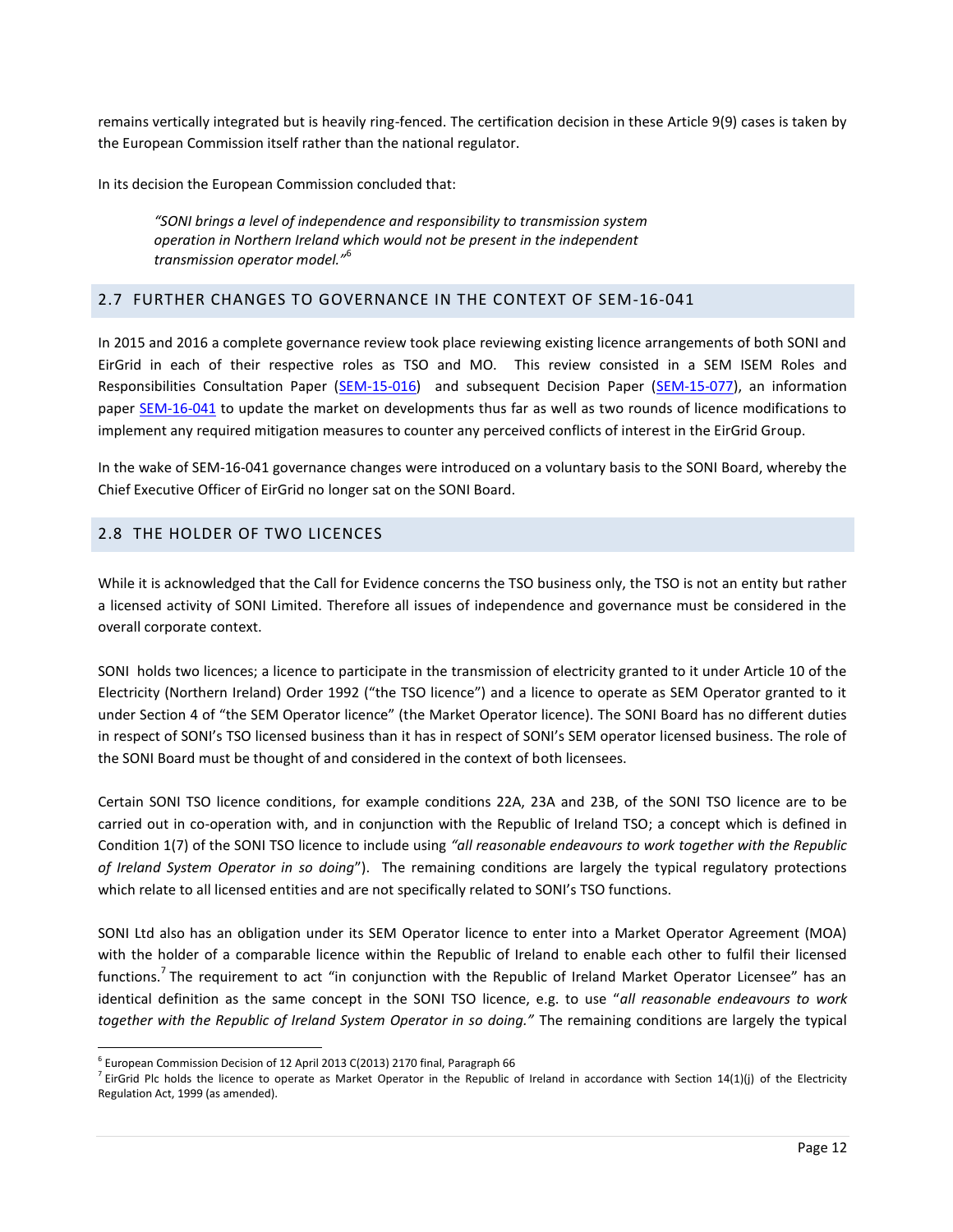regulatory protections which relate to all licensed entities and are not specifically related to SONI's SEM Operator functions.

#### <span id="page-12-0"></span>2.9 "INDEPENDENCE" IN THE CONTEXT OF SONI'S LICENCES

Both SONI's TSO licence and SONI's SEM Operator licence contain conditions concerning independent operation of the licensed business from Associated Businesses<sup>8</sup> engaged in generation and supply – Condition 12 of SONI's TSO licence and Condition 10 of SONI's SEM Operator licence. These conditions are effectively identical<sup>9</sup>. They can only be construed together; amendment to one requires amendment to the other.

A decision to modify both the SONI TSO and SONI MO licence as well as the EirGrid TSO licence was taken by the SEM Committee on 26 February 2009 as part of the acquisition of SONI Ltd by EirGrid plc<sup>10</sup> as the arrangements were determined by the SEM Committee to be a SEM Matter.<sup>11</sup> It is likely that any proposal to amend SONI's TSO licence in areas previously considered by the SEM Committee would also be a SEM Matter. It is also likely that any changes made to the SONI TSO licence would require changes to the EirGrid TSO licence.

The European energy framework does not distinguish between the role of TSO and Market Operator; rather the European framework distinguishes between TSOs and Nominated Electricity Market Operators (NEMOs).<sup>12</sup> SONI fulfils a number of the functions required of TSOs in the European context whether through the Directive, or as part of the European Network Codes, through its SEM Operator licence. The management of the all-island capacity auction process is an example of an issue that is jurisdictional in nature but which is managed through the SEMO joint venture and overseen by the SEM Committee. Consequently the boundary between SONI's TSO licence and SONI's SEM Operator licence is increasingly interwoven. The governance and management of the SONI Ltd business can only be considered and must be thought of in the context of both licences.

 $\overline{a}$ 

 $12$  In 2015 and again in 2019 SONI Ltd has been designated as NEMO in accordance with [CACM Regulation](https://eur-lex.europa.eu/legal-content/EN/TXT/?uri=CELEX%3A32015R1222) (Commission Regulation of 24 July 2015 establishing a guideline on capacity allocation and congestion management). (See NEMO Designation Order and Decision for SONI Ltd: [https://www.uregni.gov.uk/sites/uregni/files/media-files/UR\\_NEMO\\_Designation\\_Order.pdf;](https://www.uregni.gov.uk/sites/uregni/files/media-files/UR_NEMO_Designation_Order.pdf) and

[https://www.uregni.gov.uk/sites/uregni/files/media-files/UR\\_NEMO\\_Designation\\_Decision\\_Paper.pdf\)](https://www.uregni.gov.uk/sites/uregni/files/media-files/UR_NEMO_Designation_Decision_Paper.pdf)

 $^8$  Associated business is defined in the SONI TSO Licences and SONI MO Licence as meaning "any business of the Licensee (or any affiliate or related undertaking of the Licensee) other than a relevant holding company."

 $^9$  Condition 12(2)(b) of the SONI TSO licence mandates that the TSO does not hold or acquire shares in a holding company of the Licensee or in any electricity undertaking engaged in the generation or supply of electricity on the Island of Ireland. Condition 12(2)(e)(i) of the SONI TSO licence mandates as far as legally possible that any director of the Licensee is not at the same time also a director of a company which carries on an Associated Business engaged in the generation or supply of electricity. Condition 12(2)(e)(ii) mandates in so far as is legally possible that the Licensee prevent any person who has ceased to be engaged in the management or operation of the TSO Business from being engaged in the activities of any Associated Business that is engaged in the generation or supply of electricity until the expiry of an appropriate time [...]. Condition 10 of the SONI Market Operator licence replicates these exact provisions substituting obligations on the TSO for those related to Market Operation Activity and / or the NEMO Activity and always requiring separation from generation and supply. The same caveats are in place with respect to the obligations, for example: "in so far as is legally possible".

 $<sup>1</sup>$  A copy of the Notice of Modification is appended to this submission to the Call for Evidence</sup>

<sup>&</sup>lt;sup>11</sup> A SEM Matter is a matter which the SEM Committee of the Authority determines to be a SEM matter i.e. that the SEM Committee has determined that the exercise of a relevant function in relation to that matter materially affects or is likely to materially affect the SEM.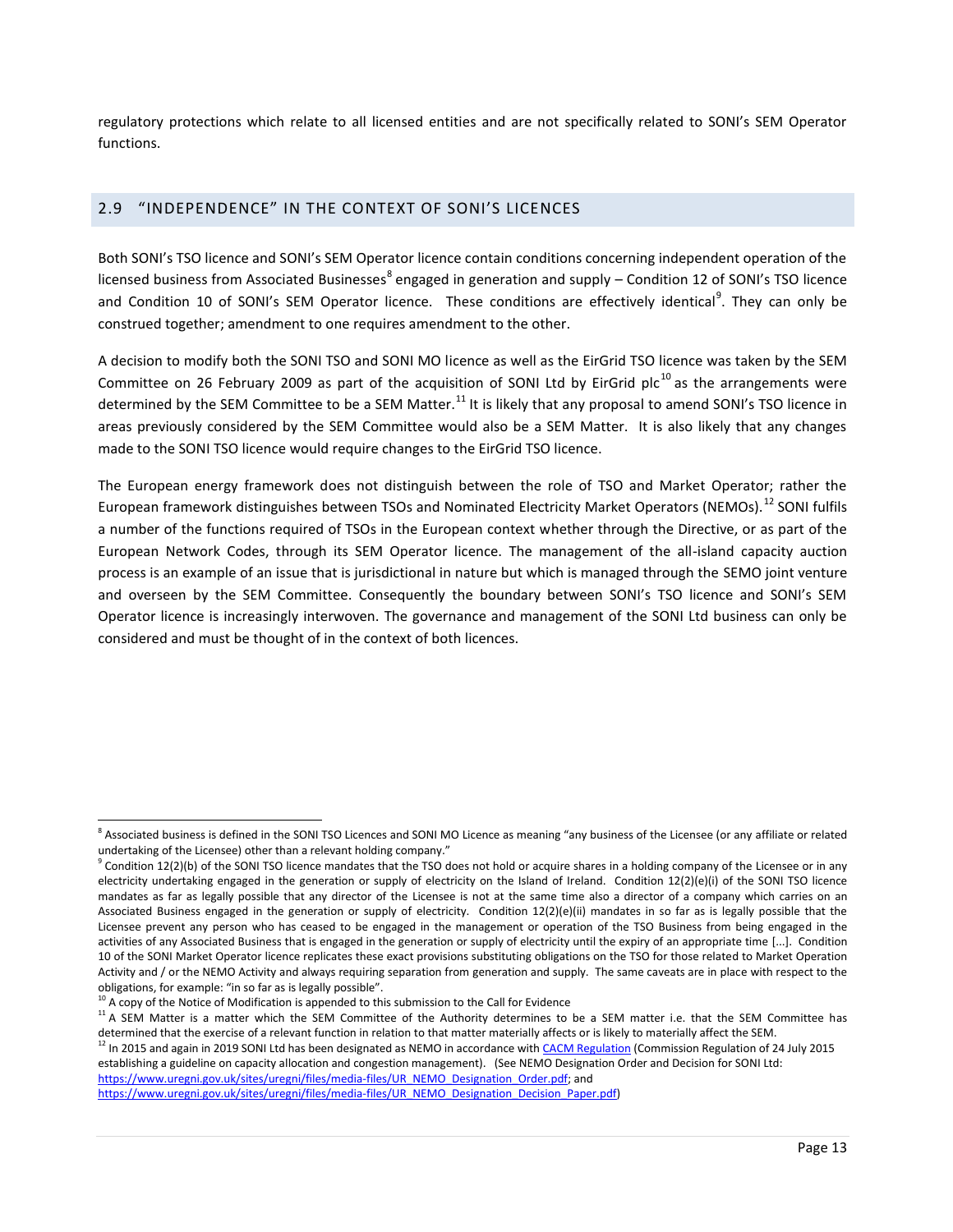#### <span id="page-13-0"></span>**3 SONI CORPORATE GOVERNANCE**

#### <span id="page-13-1"></span>3.1 A CORPORATE ENTITY

SONI Ltd is incorporated in Northern Ireland (Registered Number NI038715) with a registered office at Castlereagh House, 12 Manse Road, Belfast. The Company's objectives include:

- *"to carry on all or any of the businesses of operating, developing, managing, maintain and/or controlling a coordinated electricity system, whether in relation to transmission, distribution or interconnectors and whether in Northern Ireland or elsewhere" […] and*
- *"to do anything that an operator of a co-ordinated electricity system or electricity market or trading system or an electricity generator, electricity distributor, electricity supplier or electricity transmitter is empowered or required to do, whether in Northern Ireland or elsewhere under or by virtue of, or under licence granted under, any enactment" [...] and*
- *"to do all other acts, matters and things which shall at any time appear conducive or expedient for the advantage or protection of the Company." [...] and*
- *"to carry on business as a general commercial company."*

The Companies Act 2006 prescribes duties for company directors which apply to the SONI Board Members and with which the Board Members have and continue to comply namely:

- To act in accordance with the company's constitution and to exercise powers only for the purposes for which they are conferred $^{13}$ ;
- To act in the way he or she considers, in good faith, would be most likely to promote the success of the company for the benefit of its members as a whole<sup>14</sup>;
- $\,$  To exercise independent judgment $^{15}$ ;
- To exercise reasonable care, skill and diligence<sup>16</sup>;
- To avoid conflicts or potential conflicts of interest<sup>17</sup>;
- Not to accept benefits from third parties $^{18}$ ;
- To declare any interest in a proposed transaction or arrangement<sup>19</sup>.

The Board's role is set out in company law and in the corporate governance literature. The Institute of Directors defines the role of the Board as:

<sup>&</sup>lt;sup>13</sup> Companies Act 2006 section 171

<sup>14</sup> Companies Act 2006 section 172

<sup>15</sup> Companies Act 2006 section 173

<sup>&</sup>lt;sup>16</sup> Companies Act 2006 section 174

<sup>17</sup> Companies Act 2006 section 175

<sup>&</sup>lt;sup>18</sup> Companies Act 2006 section 176

<sup>19</sup> Companies Act 2006 section 177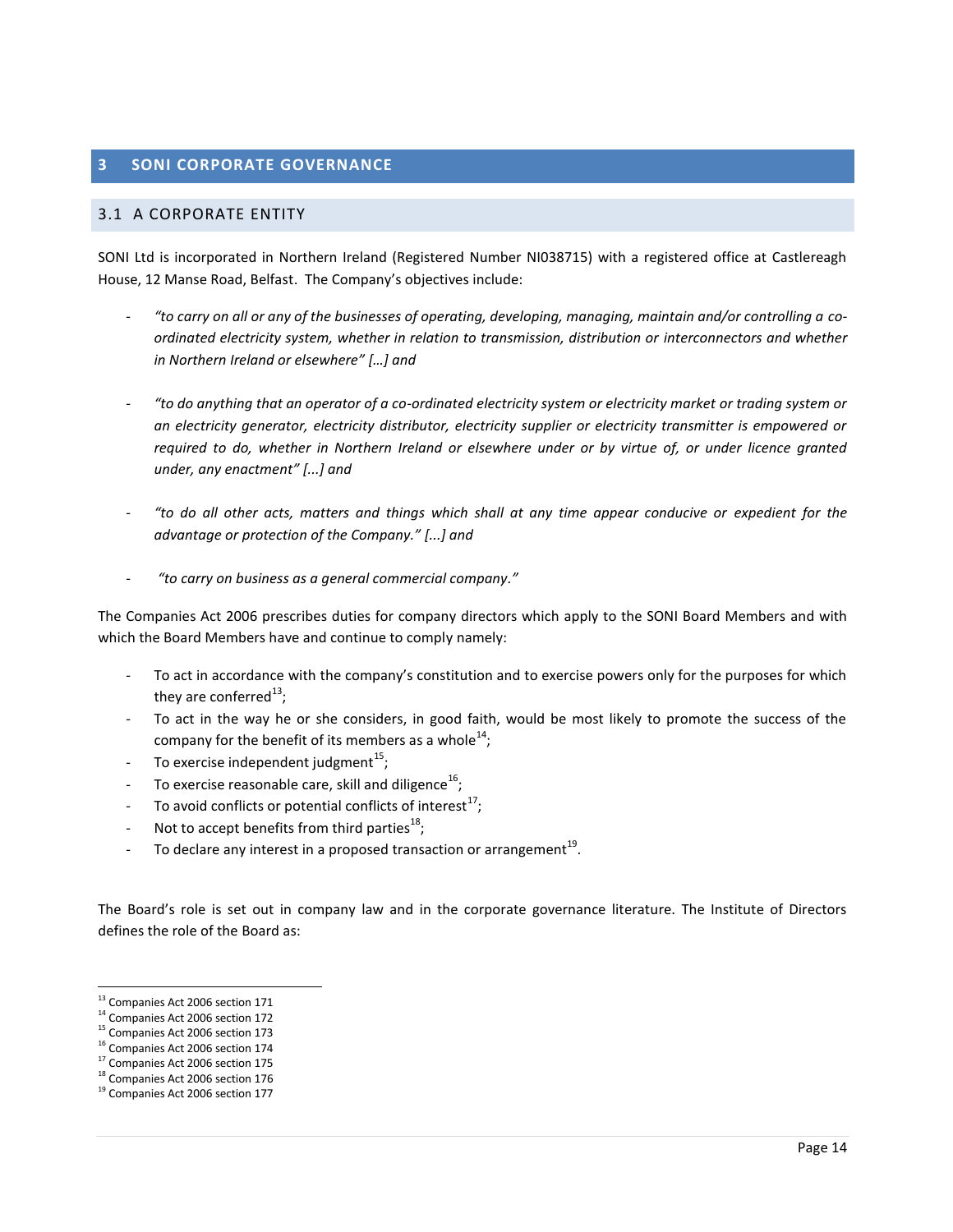*Ensuring the company's prosperity by collectively directing the company's affairs, while meeting the appropriate interests of its shareholders and relevant stakeholders*

The UK Corporate Governance Code gives further guidance;

*In law the company is primarily accountable to its shareholders. The relationship between the company and its shareholders is the main focus of the Board.[…] The Board should set the company's strategic aims, ensure that the necessary financial and human resources are in place for the company to meets its objectives and review management performance.*

The SONI Board, the structure of which was considered in SEM-16-041, is structured to fulfil these functions. The Board comprises three directors: the SONI Managing Director, the Group Director of 'DS3+' (Chairperson of the Board), and the EirGrid Chief Financial Officer.

#### <span id="page-14-0"></span>3.2 A SUBSIDIARY

The corporate governance arrangements in SONI reflect the fact that it is a subsidiary company operating in a group context. Directors of a parent company have a duty to safeguard the assets of the company; which would include in the case of EirGrid its investment in SONI. There is also a duty on directors, increasingly recognised in case law, to keep themselves informed of the business of the company, which in the context of EirGrid would include the business of the Group. On the other hand it is recognised that the directors of a subsidiary must have regard to the fact that they owe their duties to the subsidiary as a separate legal entity. While the directors of a subsidiary company such as SONI are expected to take into account Group-wide policies and procedures and have regard to the wider Group interest they must not act in a manner which prejudices the interest of the subsidiary as a separate legal and commercial entity. It is recognised that there is a balance to be struck between the oversight exercised by the parent company and the autonomy that is required for the subsidiary to operate as an independent legal entity. The Call for Evidence places much greater emphasis on the latter than the former and largely ignores the requirement of parent company oversight. The UK Corporate Governance Code (the UK Code) outlines that a holding company board not only needs to be in control of the holding company but needs adequate cooperation within the group to enable it to discharge its governance responsibilities.

In accordance with good corporate practice there is a requirement for SONI to comply with certain EirGrid Group policies with regard to treasury and risk management, capital expenditure approval and Group accounting policies. This is consistent with good practice in a group situation. Meetings of the SONI Board are held on a regular basis and detailed minutes are maintained. At these meetings SONI management report on operational matters, financial performance and significant contracts are approved. It also deals with statutory requirements such as the approval of financial statements, Letters of Representation addressed to the auditors and approval of regulatory accounts and directors' certificates required by licence. At other times there is also consideration of significant matters such as the actuarial valuation of the SONI defined benefit pension scheme, regulatory decision papers and in the recent past the legal and financial arrangements underpinning the transfer of planning staff from NIE to SONI and the establishing of Local Reserve Agreements with Northern Ireland generators.

The Group Chief Executive of EirGrid plc is not a member of the SONI Board. The absence of the Chief Executive of EirGrid or any representatives from the EirGrid plc Board on the SONI Board is noteworthy. There are in fact no cross directorships between the EirGrid and SONI Boards. As observed by Cambridge Economic Policy Associates Ltd (CEPA)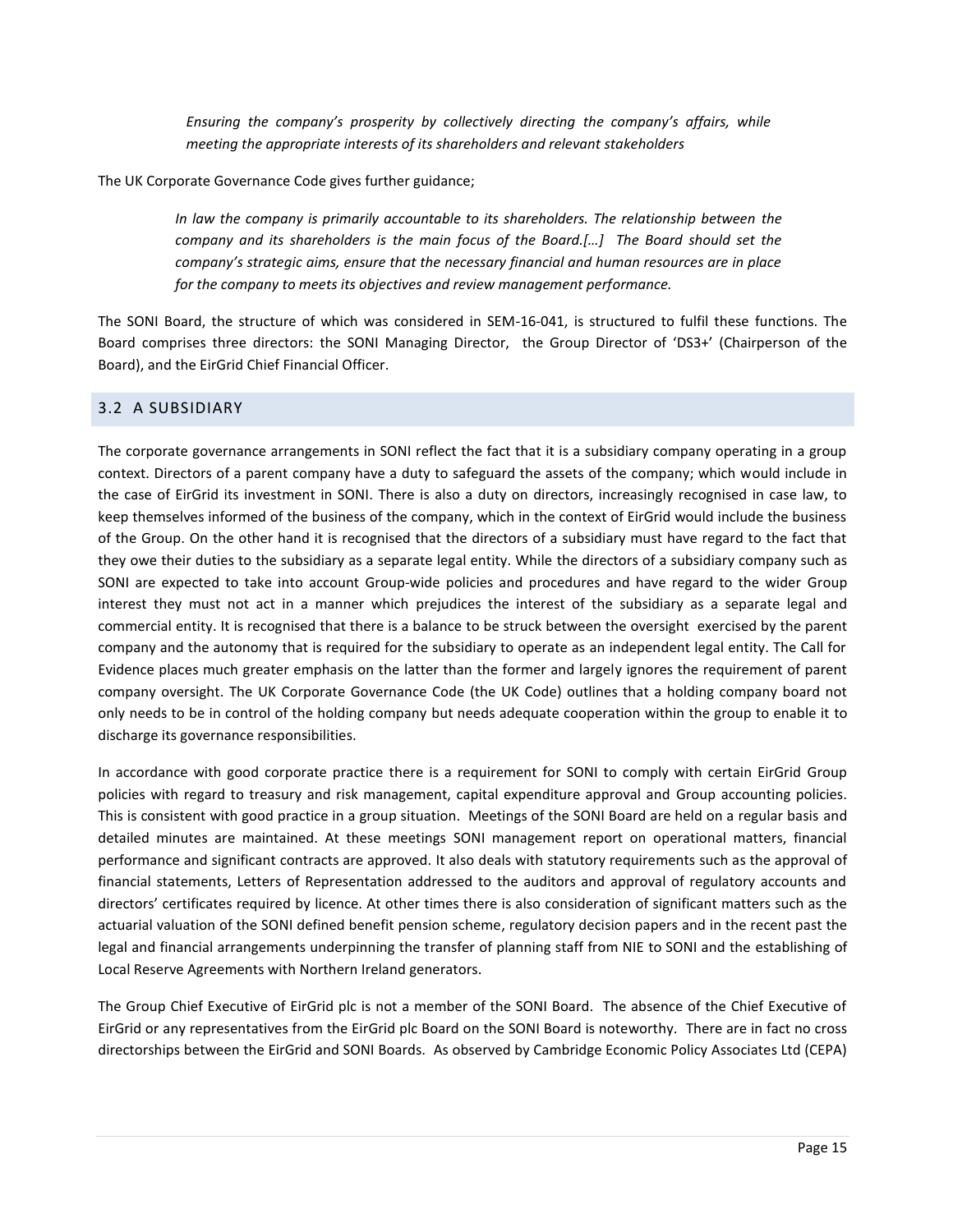in a [report commissioned by the Utility Regulator](https://www.uregni.gov.uk/sites/uregni.gov.uk/files/media-files/Annex_A_-_CEPA_NIE_Governance_Report.pdf) on NIE Governance in 2011<sup>20</sup> [\(CEPA Report\)](https://www.uregni.gov.uk/sites/uregni.gov.uk/files/media-files/Annex_A_-_CEPA_NIE_Governance_Report.pdf), it is normal practice for parent companies to have representation on subsidiary boards – and even parents of regulated companies have a legitimate interest in the performance of their subsidiaries:

*"Parent companies have a legitimate interest in the business strategy, performance, financing and governance of their subsidiaries. As such, it is relatively common practice for senior managers/ group board directors from the parent company to sit on the subsidiary board, alongside independent directors and perhaps the Managing Director and Finance Director of the subsidiary."*

#### <span id="page-15-0"></span>3.3 HOW SONI RELATES TO THE GROUP STRUCTURE

In a group context, a parent company holds ultimate responsibility for all subsidiaries within that group. These responsibilities would typically include defining controls, approving authority levels, overseeing management and reporting to the shareholder.

EirGrid plc is the parent company in the EirGrid Group structure and the EirGrid Board oversees the performance of all Group companies. In accordance with the requirements of both SONI's TSO and MO licences EirGrid has provided a Parent Company Undertaking to SONI. In assessing its potential exposure on foot of this undertaking EirGrid monitors closely the financial performance of SONI and ensures that adequate financial controls are in place. EirGrid is a commercial state company with all shares held by the Government of the Republic of Ireland. EirGrid holds the Transmission System Operator and Market Operator licences in Ireland and through its subsidiary EirGrid Interconnector DAC is the owner and licensed operator of the East West Interconnector. The Group structure is set out below. It has remained unchanged with regard to SONI since the acquisition in 2009.



\* SEMO, SEMO px and Capacity JV are contractual Joint Ventures between EirGrid plc (75%) and SONI Ltd (25%) \*\* Celtic Interconnector DAC is a Joint Venture between EirGrid plc (50%) and RTE France (50%)

**Figure 1: Structure of entities within the EirGrid Group<sup>21</sup>**

<sup>9&</sup>lt;br>[https://www.uregni.gov.uk/sites/uregni.gov.uk/files/media-files/Annex\\_A\\_-\\_CEPA\\_NIE\\_Governance\\_Report.pdf](https://www.uregni.gov.uk/sites/uregni.gov.uk/files/media-files/Annex_A_-_CEPA_NIE_Governance_Report.pdf)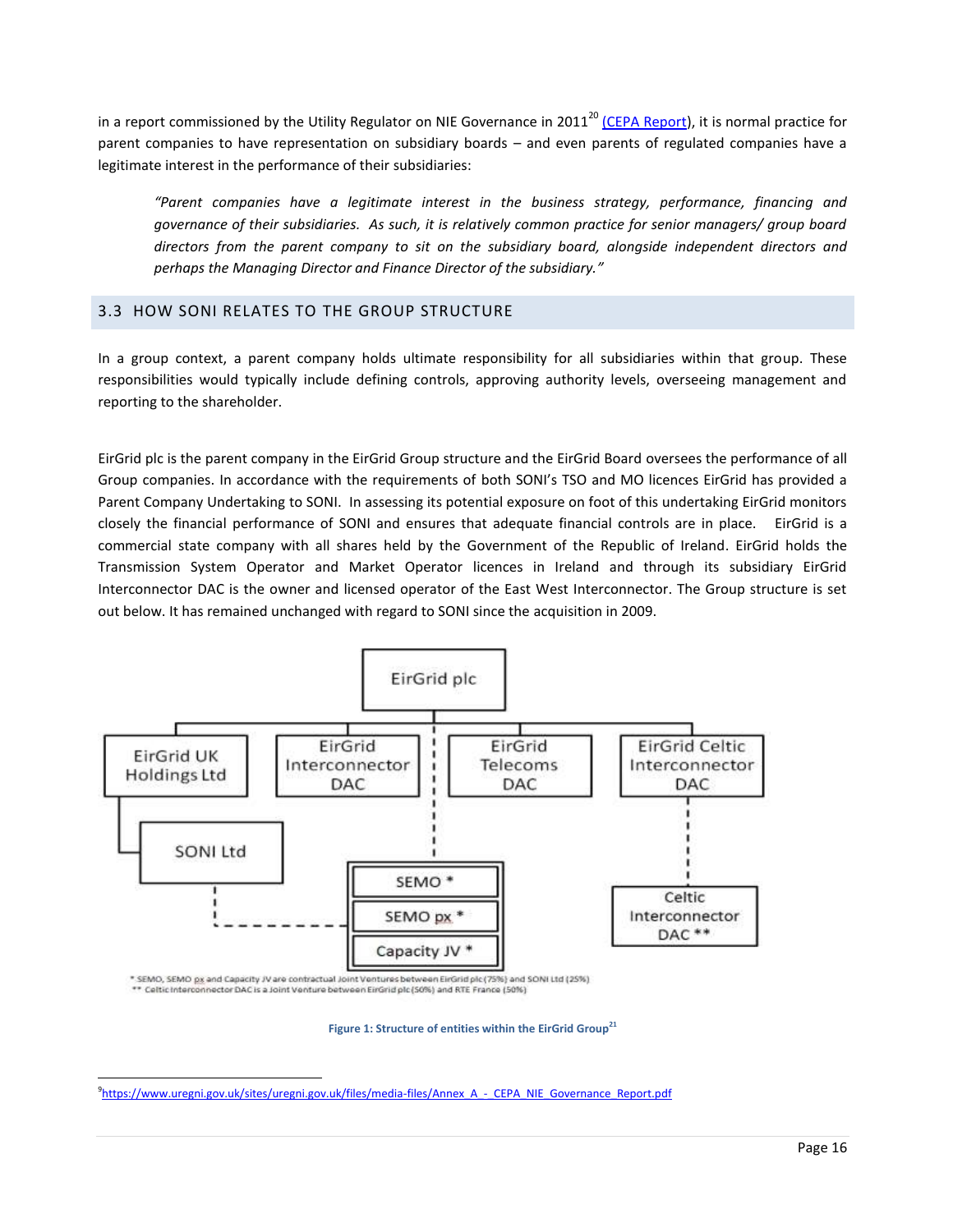The EirGrid Board consists of a Chairperson and nine other directors of whom the Group Chief Executive is the only executive director. The Group Chief Executive of EirGrid plc is not a member of the SONI Board nor do any EirGrid Board members sit on the SONI Board.

The composition and operation of the EirGrid Board are tailored to best serve the interests of customers across the island of Ireland. The following particular arrangements have also been put in place to ensure the fullest possible representation of Northern Irish interests at EirGrid Board level:

- At the time of the acquisition in 2009 changes were made at the level of the EirGrid Board to meet the concerns of UR in respect of the protection of the interests of electricity customers in Northern Ireland. Under Condition 3 of the EirGrid TSO licence all EirGrid directors have a duty to have regard to the need to protect the interests of consumers of electricity in Northern Ireland. This obligation is also included in the EirGrid Constitution and in the Directors' Code of Conduct.
- As outlined in section 2.3 there is a requirement for the Board to include at least two Northern Ireland directors. At the moment there are three Northern Ireland directors, one of whom is the Deputy Chairperson. The interests of Northern Ireland customers are represented and considered with respect to all decisions by the EirGrid Board. In addition, the Staff Representative on the EirGrid Board is currently a SONI staff member.

In a similar vein to the duties of SONI Board Members under Northern Ireland law, duties of the EirGrid Board are set out in Irish company law and the requirements are very similar. EirGrid also seeks to comply where relevant with the corporate governance standards that apply in the UK. As companies in the EirGrid Group hold a range of regulated licences EirGrid plc also has a duty to ensure licence compliance by EirGrid plc and all subsidiaries.

In accordance with its responsibilities as a Group Board for the overall strategic direction and performance of the group there is a schedule of matters reserved to the EirGrid Board. This includes:

- Approving and regularly reviewing the group risk management framework
- Approval of treasury management policies
- Approval of the principles to be adopted in Price Control submissions
- Approval of significant changes to pension arrangements across the group
- Appointment of the Group Chief Executive
- Determination of policy on senior management remuneration
- Approval of all finance facilities

 $\overline{a}$ 

- Approval of individual costs commitments by Group companies with a value in excess of  $\epsilon$ 5 million
- Approval of all capital expenditure in excess of  $E1m$  or  $E10m$  (inclusive of TAO expenditure ) for transmission projects

The reservation of such matters to the EirGrid Board is in accordance with corporate governance best practice. It helps ensure that the group operates as a cohesive organisation and that controls are adequate and appropriate across the Group.

 $^{21}$  In addition, on 2 October 2015, and subsequently on 8 July 2019, SONI and EirGrid were designated as Nominated Electricity Market Operators (NEMOs) in Northern Ireland and Ireland respectively.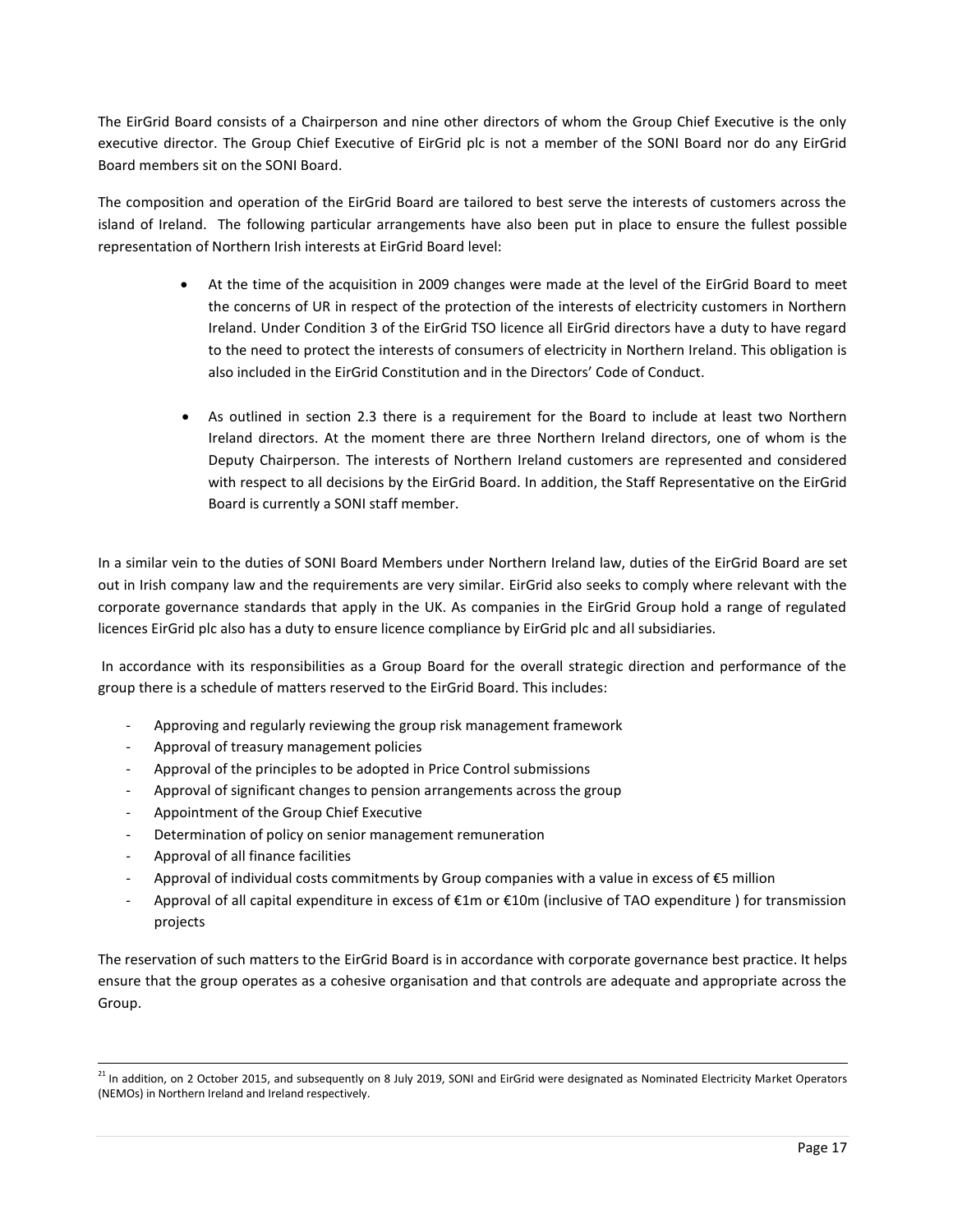In addition to the deliberations of the SONI Board, consideration is also given to SONI matters at EirGrid Board level. This aligns with the additional requirements within the EirGrid TSO licence, and the Directors' Code of Conduct to consider the interests of electricity customers in Northern Ireland.

Reference is made in the Call for Evidence to the compliance with the UK Corporate Governance Code (the "Code"). While some of the principles of the Code would be applicable to subsidiaries, the focus of the Code is the premium listed company with a disparate shareholder base.

*"The Code is applicable to all companies with a premium listing, whether incorporated in the UK or elsewhere. For parent companies with a premium listing, the board should ensure that there is adequate cooperation within the group to enable it to discharge its governance responsibilities under the Code effectively. This includes the communication of the parent company's purpose, values and strategy."*

The Code sets out many fundamental principles of good governance but it is not appropriate to apply it wholesale to a wholly owned subsidiary, in particular a subsidiary of the scale of SONI Limited. The principles of good corporate governance highlight the requirement for a level of parent company control over subsidiary companies rather than, as in the Call for Evidence, as a means of "decoupling" the subsidiary from the parent.

" … *to achieve best practice in relation to [good corporate governance] in particular an effective board, with sound risk management and internal control systems,…a board not only needs to be*  in control of the listed parent company but also equally in control of all group subsidiaries." <sup>22</sup>

It is also worth noting that the associated guidance on Risk Management, Internal Control and Related Financial and Business Reporting provides at paragraph 47 that *"all reporting [on risk management and internal control] should be from the perspective of the group as a whole."*

#### <span id="page-17-0"></span>3.4 FINANCE AND FUNDING

SONI is an unusual TSO in a European context as it does not own the transmission assets. These assets are owned by NIE Networks. As such SONI is asset light: its only significant assets being periodic, relatively large investments in short-life assets, such as the recent investment in the revised SEM arrangements. It is also responsible for funding the pre-construction phase of grid projects, and most significantly the working capital requirements associated with unexpected movements in Dispatch Balancing Costs (DBC). These characteristics, which also apply to EirGrid in its TSO capacity, can give rise to significant volatility in reported earnings and present challenges in the negotiation of banking facilities.

Prior to the 2017 appeal (of its TSO licence) to the Competition and Markets Authority, SONI did not meet the financeability criteria set by lenders and was unable to secure independent streams of funding. It was entirely reliant on intra Group loans from EirGrid. At one stage the level of this lending to SONI stood at £28 million. Following conclusion of the appeal, SONI is funded by a mixture of bank debt and equity. This has enhanced its standalone financial

 $\overline{a}$ <sup>22</sup> ICSA, *Subsidiary Governance*, 2013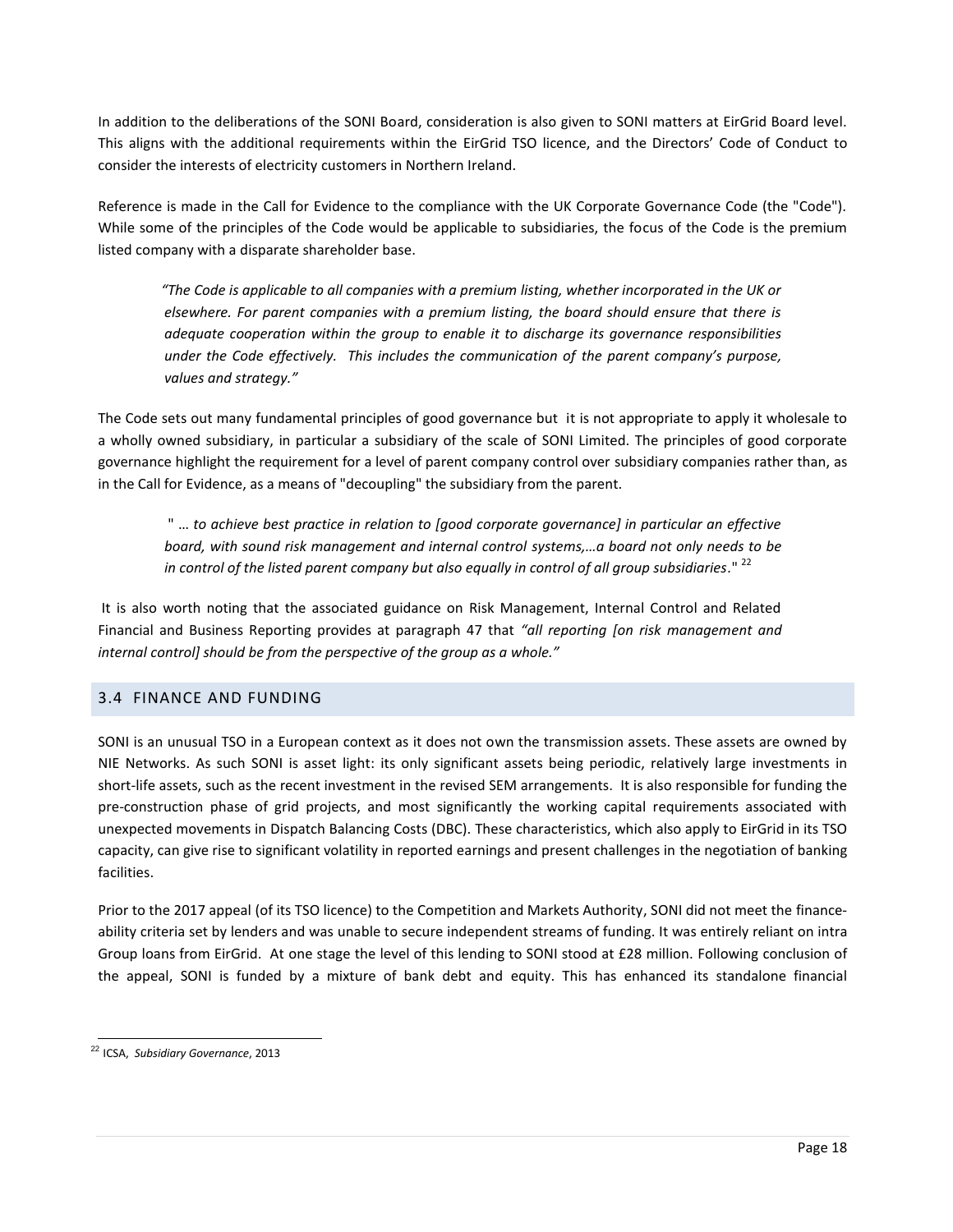independence from EirGrid. Since acquisition no dividend has been drawn from SONI even though the parent company EirGrid has a dividend obligation to its own shareholder.

SONI benefits from being a member of the EirGrid Group in its dealings with banks, both in terms of access to funds and the pricing of funds. An example of this is the £45 million DBC facility for SONI which was secured in parallel with a similar €150 million facility for EirGrid; the proportions of the respective DBC facilities for each of SONI and EirGrid are consistent with the Market Operator Agreement between SONI and EirGrid in which costs are allocated to each of SONI and EirGrid on a 25:75 percent basis. In negotiating the terms of this funding SONI benefitted from the expertise of the Group Treasury function, the wider banking relationships developed by EirGrid over a number of years and the financial stability of the EirGrid Group.

#### <span id="page-18-0"></span>3.5 COST ALLOCATION AND RECHARGE ARRANGEMENTS

Prior to 2009, SONI was a wholly owned subsidiary of NIE, part of the wider Viridian Group. It has therefore throughout its existence operated as a subsidiary member of a larger group benefiting from certain corporate services and systems provided by its parent. As noted previously, in making decisions SONI directors have a duty to act and do act in the interests of SONI the company. Furthermore, the SONI Directors pursuant to each of the SONI Market Operator and Transmission System Operator licences, are required to certify to the Utility Regulator on an annual basis that SONI has sufficient financial resources and financial facilities to enable SONI to carry out its obligations for a period of twelve months. Any such resources may include resources from EirGrid which are recharged pursuant to the Group Cost Allocation and Recharge Arrangements detailed below.

In light of the pooling of expertise and resources, a very important element of the corporate governance arrangements in SONI is the Group Cost Allocation and Recharge Policy. The policy was developed jointly by the finance teams in SONI and EirGrid, and is reviewed on an annual basis. The overarching purpose of the policy is to ensure a fair and supportable basis for costs to be attributed to business units / licensees across the Group. The policy must satisfy the requirement that costs are fairly allocated and that there is no cross-subsidisation across licences and businesses. It must also ensure compliance with the relevant revenue authority's transfer pricing regulations in the UK or Ireland as applicable. The current policy is a pure cost recharge / allocation policy and no cost mark-up is applied by the charging entity. The policy has previously been shared with the regulators in both Northern Ireland and Ireland and no issues have been raised by either Regulatory Authority with respect to this policy. The SONI Compliance and Assurance Officer confirms on an annual basis compliance with Condition 5 of the SONI TSO Licence – Prohibition of Cross Subsidies. Separately the Policy has also been reviewed by Internal Audit and as part of the annual statutory audit process for all Group companies.

The Cost Allocation and Recharge Policy was developed jointly between SONI and EirGrid. A particular focus of the policy is the treatment of costs associated with joint procurement exercises conducted on behalf of SONI and EirGrid. These include significant IT capital and operating costs such as those associated with the recent I-SEM Project. They also include the software licence and maintenance costs that are jointly procured from major international vendors. This is similar to the procedure for telecoms costs which are jointly procured by SONI and NIE Networks. These SONI / EirGrid costs for jointly procured services are generally shared on a 25:75 basis, consistent with the cost-sharing proportions previously approved by the regulators in Northern Ireland and the Republic of Ireland. Certain central Group costs such as the Group Board costs, Chief Executive Office and Group Finance and Treasury costs are allocated to licensees on a headcount basis. Shared management resources are allocated based on the individual manager's best estimate of the time they dedicate to each licenced activity. This approach avoids unnecessary duplication of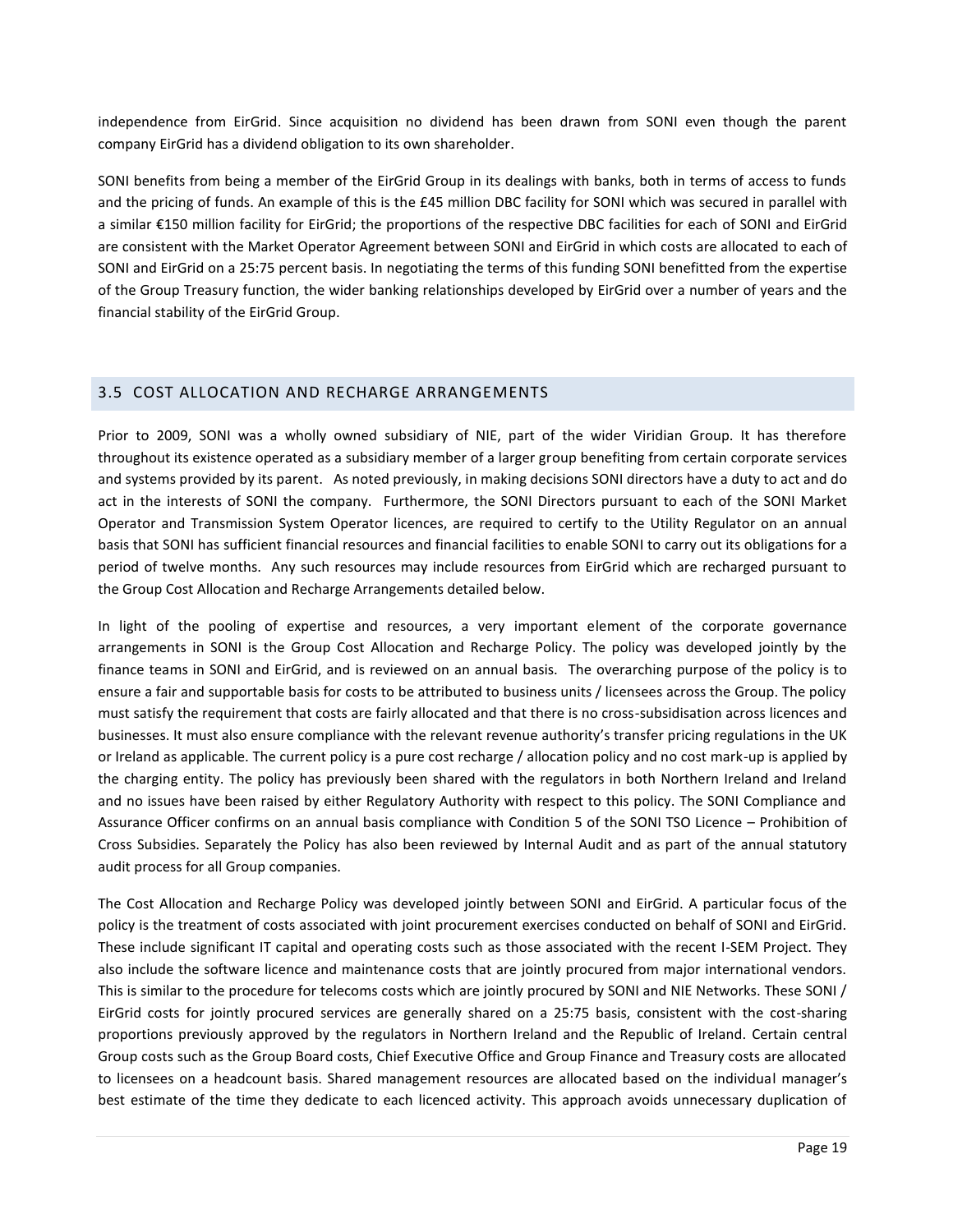resources and reliance on expensive consultants for specialist skills. It is without doubt that it gives rise to significant cost savings and efficiencies for the benefit of electricity consumers in Northern Ireland.

#### <span id="page-19-0"></span>3.6 SONI POLICY DEVELOPMENT: SONI STRATEGY 2020-2025

An example of the consideration of policy by SONI as it applies in Northern Ireland can be seen through the development of SONI Strategy 2020 - 2025, a strategic plan for SONI, developed by SONI and informed by extensive consultation with key stakeholders in Northern Ireland including industry participants, government officials, the Utility Regulator and customers, as well as management and staff. There are several requirements in Northern Ireland that inform the new strategy. SONI must ensure that it can meet the future needs of electricity users and to contribute to meeting the UK emission targets. The UK Government has set a target of net zero carbon emissions by 2050 which is consistent with global best practice. While Northern Ireland has yet to set a legislative target, the move to clean energy is well underway. SONI must also continue to ensure that the grid can support the Northern Ireland economy. Key projects like the North South Interconnector are central to this. SONI is committed to delivering for Northern Ireland consumers and businesses. We are committed to stewardship of the environment and supporting its biodiversity. SONI is committed to leading the decarbonisation of Northern Ireland for the good of everyone who lives and works there.

The SONI strategy was developed in parallel with the EirGrid strategy, as many of the considerations for both organisations are similar. While SONI needs to respond to the unique factors that affect the electricity system in Northern Ireland the fundamental requirements of those who use electricity are universal. All electricity users across the island expect a reliable and competitively-priced supply of electricity. The strategy recognises that energy policies can be different in Northern Ireland and the Republic of Ireland but that benefits exist for both parties in a coordinated approach to strategy development.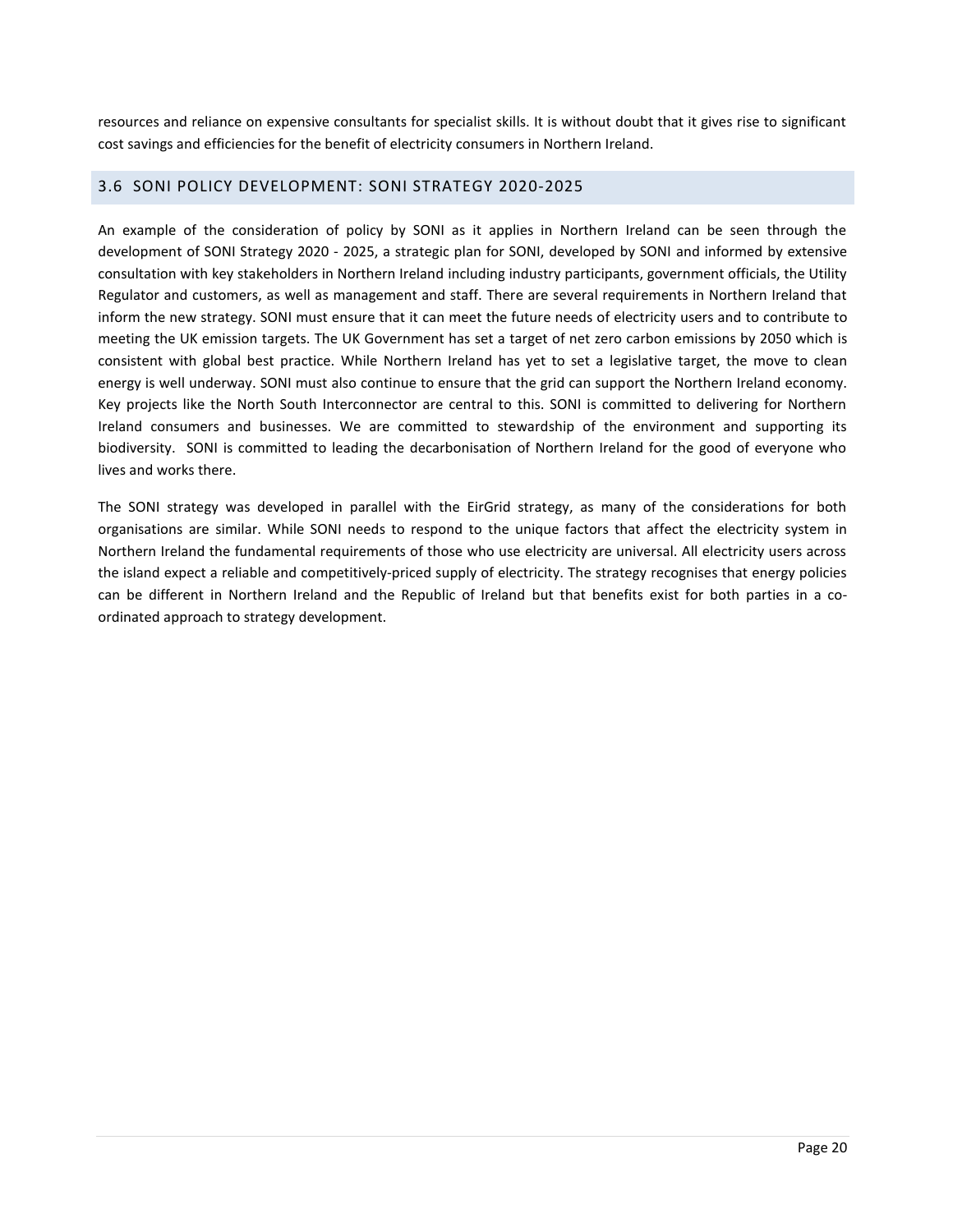#### <span id="page-20-1"></span><span id="page-20-0"></span>4.1 MANAGEMENT STRUCTURE

 $\overline{a}$ 

The management of all Group activities is organised on an integrated basis, with executive directors responsible for each functional area across the Group. Details of the current structure are shown below.



#### **Figure 2: EirGrid Group Structure**

The integrated model ensures that operational efficiencies are secured in the interests of electricity customers in Northern Ireland and the Republic of Ireland. Expertise is pooled and available to all licensees. This avoids duplication of systems and resources and, as SONI does not have sufficient scale to hire on a full-time basis the necessary range of specialist expertise, obviates a potential dependency on expensive external advisors and consultants.

The operational working arrangements between SONI and EirGrid are governed by respective Market Operator and Transmission System Operator licences, a Market Operator Agreement (MOA) and a System Operator Agreement (SOA) together with a number of industry codes by which SONI and EirGrid are bound. In this section we consider the SONI-EirGrid SOA which was referred to in the Utility Regulator's Call for Evidence in section 8.25 (i) and (v). In particular we consider the engagement to date with the Utility Regulator with respect to the SOA in the interests of clarity and transparency.

In previous correspondence between the UR and SONI in June 2013<sup>23</sup>, SONI observed that:

"*the bringing together of SONI Ltd. with the Republic of Ireland System Operator under a single governance structure has effectively internalised the requirement to enable each other to fulfil the other's functions and therefore overcomes many of the obstacles that could potentially be present under separate governance*";

The letter also assured that "*SONI maintains full operational independence of the Transmission System Operator business*", which was put in place "*to ensure that SONI operates independently of upstream and downstream interests in the exercise of its function*s".

 $^{23}$  Letter from SONI to the Utility Regulator entitled "Compliance Report for SONI Ltd's licence to Participate in the Tranmission of Electricity", dated 28 June 2013.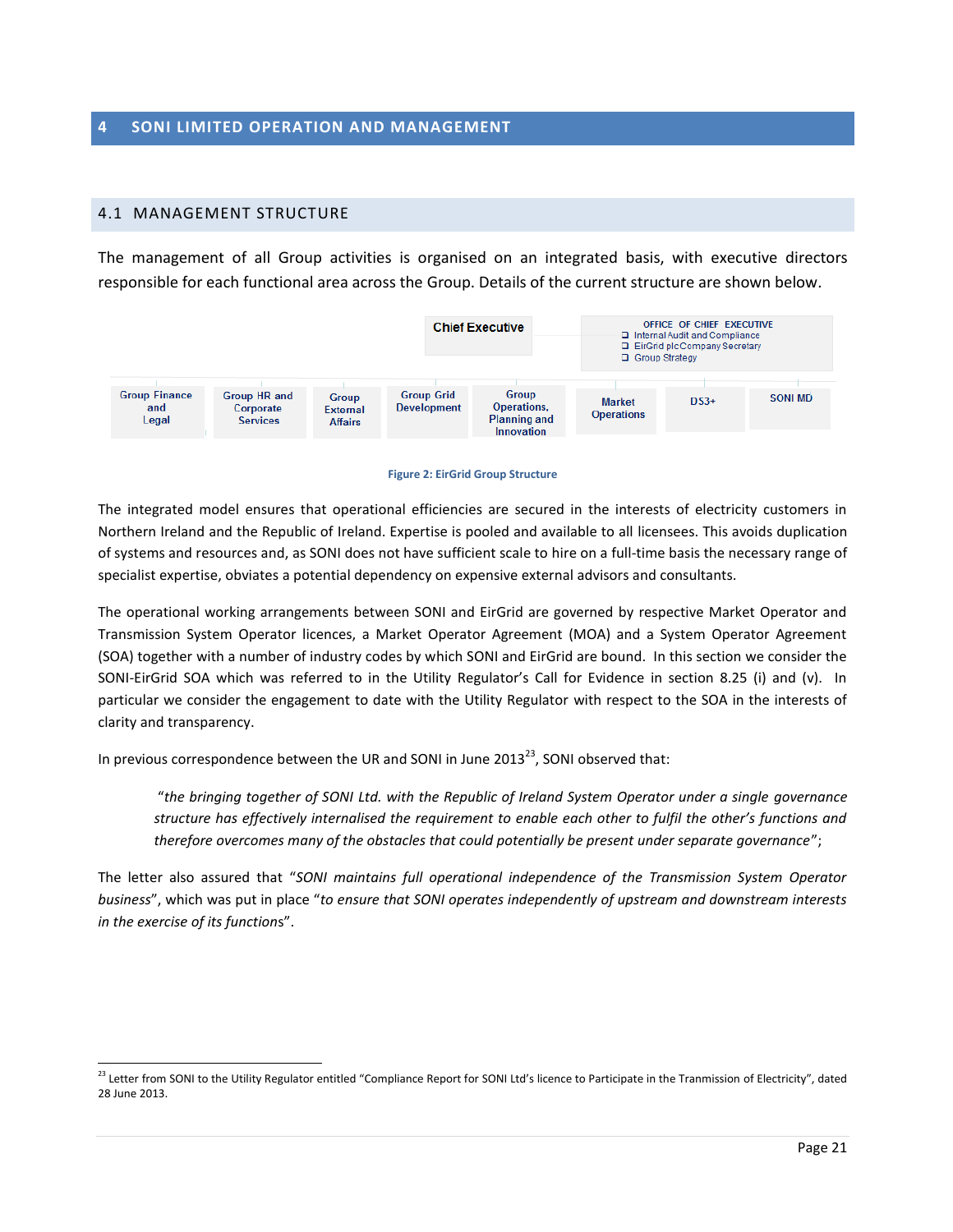### <span id="page-21-0"></span>**5 RATIONALE BEHIND EXISTING ARRANGEMENTS**

#### <span id="page-21-1"></span>5.1 NEED FOR TSO COOPERATION

The central role of the TSO function is to keep the lights on. Given that both demand and the electricity systems to transmit and distribute electricity differ across regions and jurisdictions, it is standard across Europe, including countries outside of the European Union that system operators enter into agreements to trade electricity to balance systems and to maintain system security. TSOs across Europe have worked together for decades to keep Europe's electricity system up and running. Nonetheless blackouts can occur posing real threat to commercial activity and substantial disadvantage to consumers. In a direct response to this issue TSOs set up the first regional grid cooperation entities (Coreso) in 2008.<sup>24</sup> They have since been joined by a number of other Regional Security Coordinators (RSCs) to contribute to the security of the grid by organising coordinated activities between TSOs.

The European Commission supported this initiative and incorporated an operating framework for the new entities into its Network Codes, a series of legally binding rules to govern the operation of European power markets. The significance of this is that it transformed the RSCs from voluntary to mandatory structures, effectively requiring all TSOs to cooperate for the first time. It is clear therefore that across Europe, system security is requiring TSOs to work together to keep the lights on; and this is equally true for TSOs within the jurisdiction of a Member State and those who are not.

#### <span id="page-21-2"></span>5.2 THE IMPORTANCE OF TSO COOPERATION ON THE ISLAND OF IRELAND

The electricity demand in Northern Ireland has been relatively flat in the last number of years. There is an expectation that electricity demand will remain fairly stable in the near future. There have been some enquiries and a connection application related to possible new Data Centre demand.

According to the All-Island Generation Adequacy Report 2019, on completion of the second North South interconnector we can consider the all-island system to be capable as operating electrically as one, i.e. with all the generation capacity from both jurisdictions to meet the combined load. One of the advantages of an all-island system is a capacity benefit, i.e. in general, it takes less capacity for the combined all-island system than for the sum of two single-jurisdiction studies. According to the All-Island [Generation Capacity Statement](http://www.eirgridgroup.com/site-files/library/EirGrid/EirGrid-Group-All-Island-Generation-Capacity-Statement-2019-2028.pdf) 2019 - 2028<sup>25</sup> and based on the assumptions of a Median demand scenario, the Northern Ireland system does not have sufficient capacity from 2025.

The electricity system in Northern Ireland is heavily constrained<sup>26</sup>. Operational constraints restricting the options available to SONI in dispatching the system are outlined in the relevant [Operational Constraints Update.](https://www.sem-o.com/documents/general-publications/OperationalConstraintsUpdateVersion1_84_July_2019.pdf) These constraints include system stability constraints whereby there must be at least 3 of the 5 operating generators onload at all times in Northern Ireland to ensure dynamic stability. Other constraints further restrict actions of SONI to prevent system voltage collapse in the northwest of Northern Ireland.

This means that TSO cooperation is crucial on the island of Ireland to ensure generation adequacy and therefore the protection of the interests of consumers, vulnerable customers and business in Northern Ireland.

<sup>&</sup>lt;sup>24</sup> <https://energypost.eu/regional-cooperation-eu-transmission-system-operators-tsos/>

<sup>25</sup> <http://www.eirgridgroup.com/site-files/library/EirGrid/EirGrid-Group-All-Island-Generation-Capacity-Statement-2019-2028.pdf>Page 10

<sup>&</sup>lt;sup>26</sup> [https://www.sem-o.com/documents/general-publications/OperationalConstraintsUpdateVersion1\\_84\\_July\\_2019.pdf](https://www.sem-o.com/documents/general-publications/OperationalConstraintsUpdateVersion1_84_July_2019.pdf)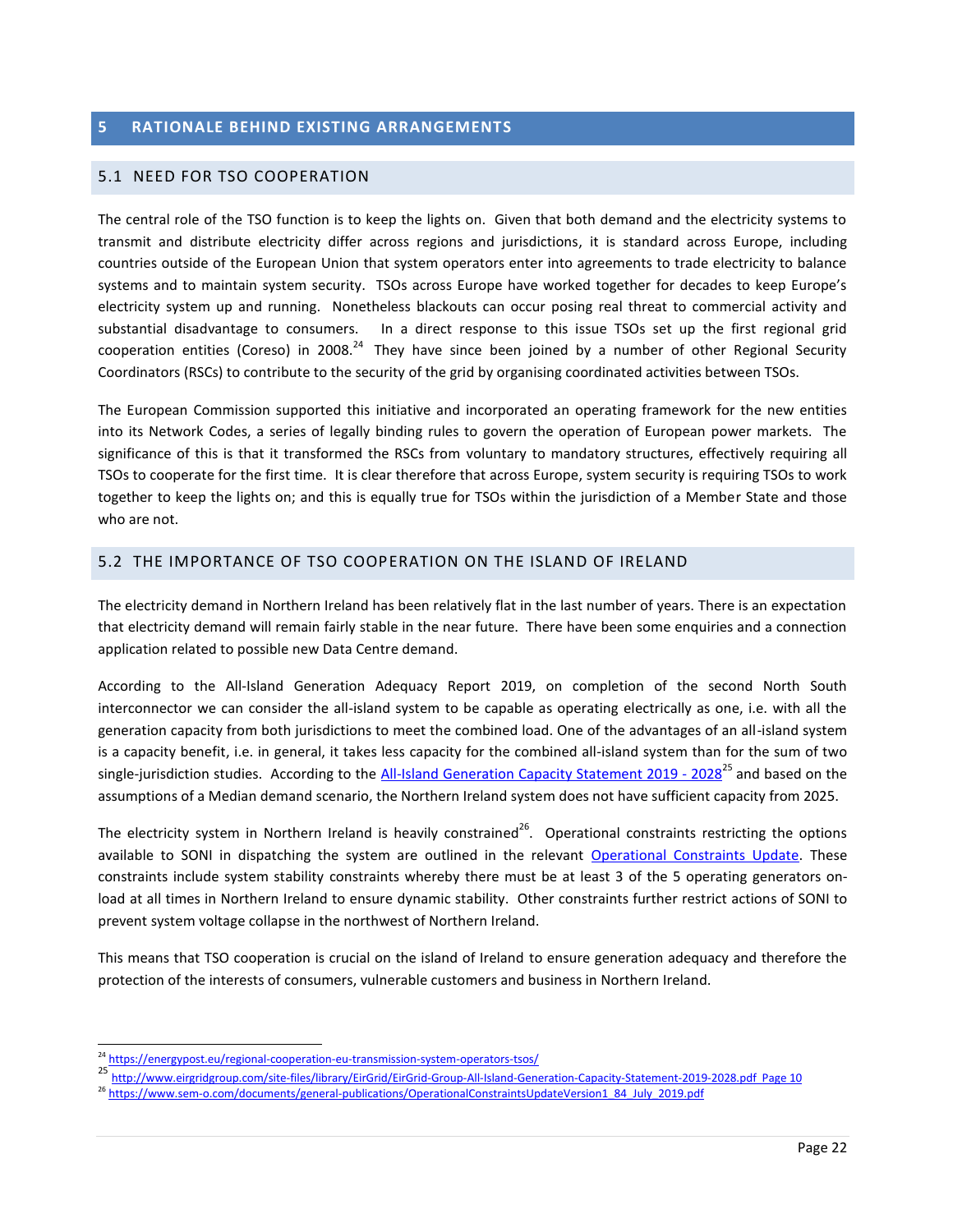#### <span id="page-22-0"></span>5.3 THE REQUIREMENT OF TSO COOPERATION IN THE REVISED SEM ARRANGEMENTS

The revised SEM Arrangements, being the market arrangements put in place to facilitate compliance with the European Target Model, and which went live on 1 October 2018, have resulted in greater interaction between the Transmission System Operator and the Market Operator than in the pre-existing SEM. This development is a result of the market design and specifically the operation of balancing market across Europe and therefore the revised SEM Arrangements. In the ISEM Roles and Responsibilities Decision [\(SEM-15-077\)](https://www.semcommittee.com/publication/sem-15-077-i-sem-roles-and-responsibilities-decision), the SEM Committee appointed SONI and EirGrid in their respective capacities as TSOs to function as the SEM Balancing Market Operator, who would take responsibility for energy and non-energy balancing in the revised SEM arrangements. This change in the market design by the SEM Committee meant that the TSOs now operate the balancing market. The actions that the TSOs take in balancing the system are detailed in the **Balancing Market Principles Statement<sup>27</sup> (BMPS)** and there is a TSO licence obligation on each of SONI and EirGrid to ensure that the BMPS accurately reflects the steps taken in balancing the market.

The revised SEM Arrangements prompted a detailed governance review which included considering areas of perceived conflicts of interests and addressing any such conflicts where they were considered to exist. As part of this review, no conflicts either actual or perceived, were identified between SONI in its capacity as SO and its capacity as MO or indeed between SONI and EirGrid.

The reality of the revised SEM Arrangements means that the SEM is more integrated than was previously the case with increased participation by the TSOs in the Balancing Market, which was not evident to the same extent in the pre-existing market.

#### <span id="page-22-1"></span>5.4 BENEFITS OF CLOSE COOPERATION FOR SONI AND NORTHERN IRELAND CUSTOMERS

A number of synergies are delivered by SONI in cooperating with EirGrid to provide a considerable value-add to consumers across the island of Ireland but particularly in Northern Ireland. These synergies are many and include the SEM, and the Energy Management System which delivers the market and TSO IT systems. Value is also delivered to customers in Northern Ireland through considerable efficiencies which are considered below:

Examples of synergies between SONI and EirGrid include:

#### **Integration of IT Services**

 $\overline{a}$ 

Over the past 10 years, the IT Strategy for the SONI business is to standardise, simplify and consolidate IT Services. Approximately 80% - 90% of Group IT services are now provided as an all island service which creates operational efficiencies and enhanced performance.

<sup>&</sup>lt;sup>27</sup><https://www.sem-o.com/documents/EirGrid-and-SONI-Balancing-Market-Principles-Statement-V2.0.pdf>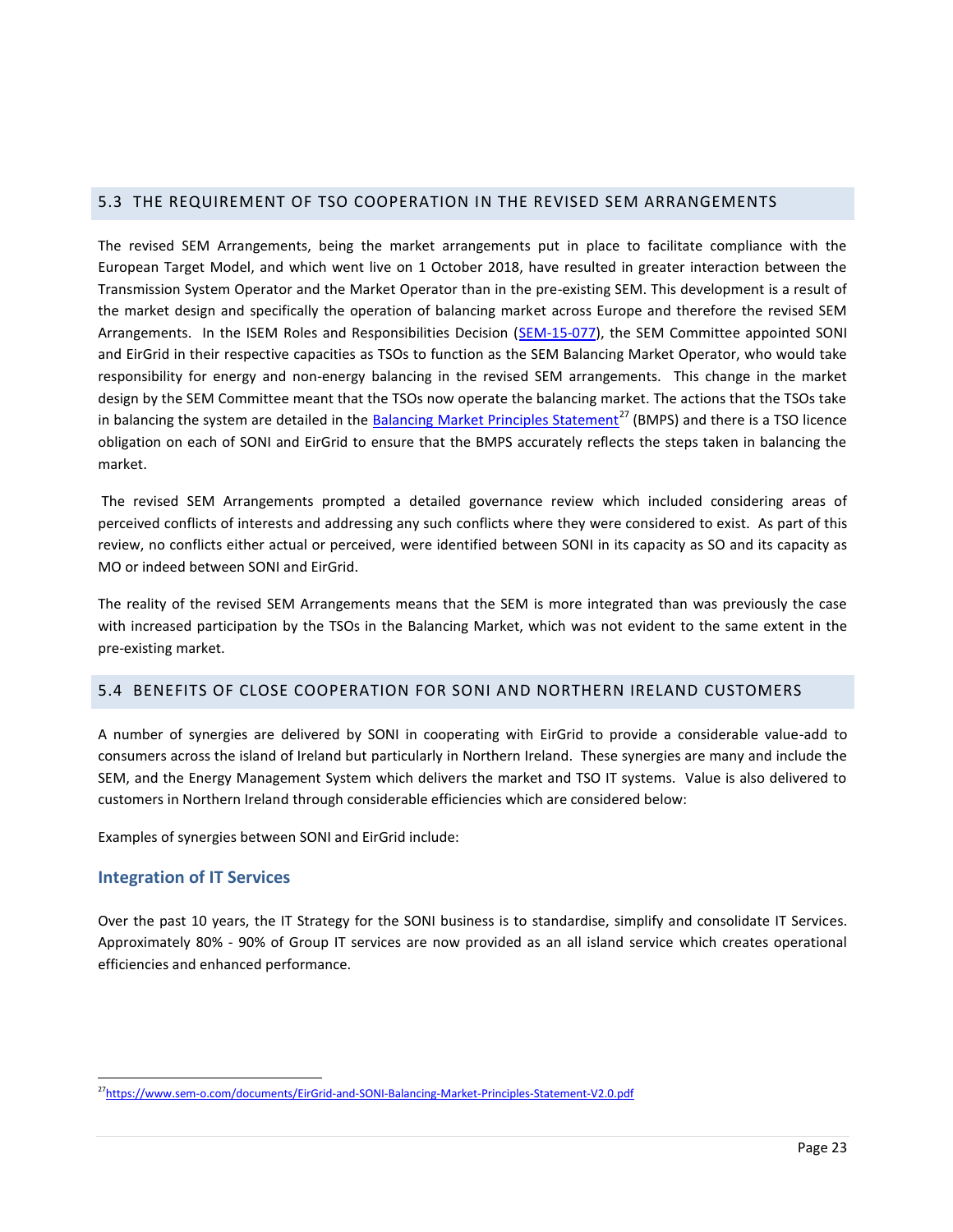#### **New Energy Management System**

Each TSO operates and controls the transmission grid in each respective jurisdiction through the integrated Energy Management System (EMS) which is a single application that monitors and controls both power systems. This system allows for key operations to be rotated between SONI and EirGrid control centres (including energy scheduling, balancing market and energy dispatch).

The EMS provides the all-island network model since it has power system representation of both Northern Ireland and Republic of Ireland, reducing the maintenance required of duplicate parallel models.

#### **DS3 System Services**

This world-leading programme has enabled SONI and EirGrid to increase levels of renewable generation on the system (System Non Synchronous Penetration or (SNSP)) [from 50% to 65%.](http://www.eirgridgroup.com/newsroom/record-renewable-energy-o/index.xml)

The internal governance of this programme ensured SONI and EirGrid joint managerial control. This streamlined structure has facilitated an increase of approx. 3,800MW<sup>28</sup> of wind generation on the island of Ireland over the past 10 years.

#### **System Planning**

Although system planning has more jurisdictional programmes of work, there is significant knowledge sharing across the functions to ensure a best practise approach is applied in Northern Ireland and in the Republic of Ireland, with respect to day-to-day operations, longer term strategic outlooks and specific projects.

- **Day-to-day Operations –** greater support from each jurisdiction during fault / system incidents including reserve sharing and access to both interconnectors for support.
- **Longer Term Strategic Outlooks –** enhanced availability of specialist expertise has been key for SONI with respect to more challenging power system analysis. In addition, there is reduced cost sharing expertise as there is a reduction in the need for duplication of specialist resources.
- **Specific Projects** SONI and EirGrid have worked together and leveraged the experience of the other with respect to specific projects such as the North-South Interconnector. This type of knowledge-sharing arrangement is crucial in ensuring that SONI continues to provide system security to the customers of Northern Ireland.

#### **Cyber Security**

 $\overline{a}$ 

Cyber Security is of particular importance to SONI as the provider of critical national infrastructure. With an ever developing and sophisticated set of threats in the cyber security arena, it would not be acceptable if these services were unavailable even for a short time as a result of poor security.

 $^{28}$  An increase from 1,200MW to 5,000MW. In the previous 10 years, the wind generation levels grew by about 1,000 MW.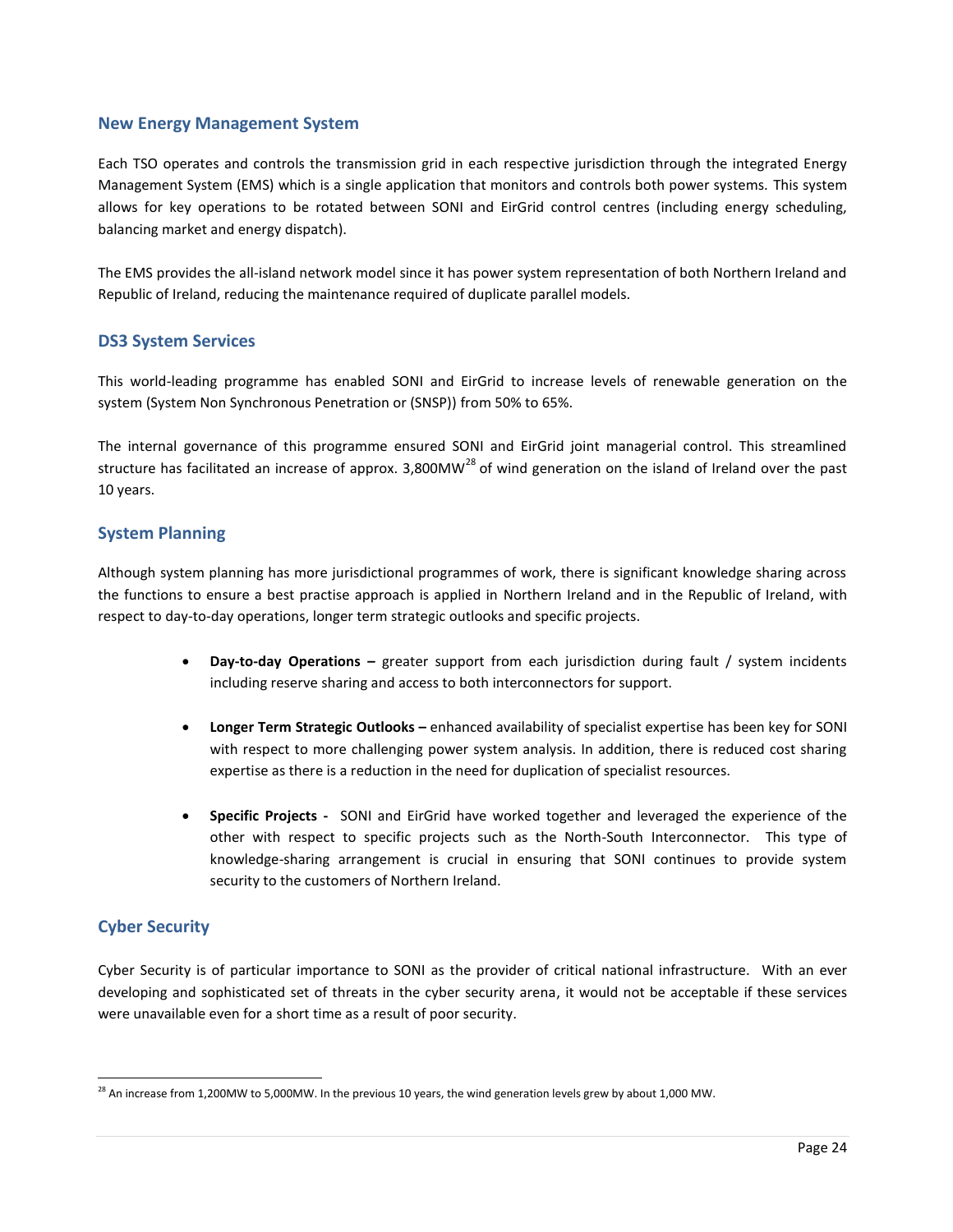Given the level of interconnection between the SONI, EirGrid and SEMO IT services at the infrastructure, application, and database level, it is vitally important that the design and implementation of Cyber security services are delivered at a Group level to ensure there is a consistent standard approach to protecting the SONI, EirGrid and SEMO businesses. SONI could not provide the level of Cyber Security protection to the standard currently being provided within the integrated IT system on its own.

#### **Procurement**

Procurement of supplies, works and services for SONI is governed by EU Directive 2014/25/EU, "Procurement by entities operating in the water, energy, transport and postal services sectors" and is managed by the Group Procurement function. A list of service requirements is submitted to Group Procurement by each directorate as part of the annual business planning process. Procurement develops this list into a tender programme for the year, agreeing a procurement strategy for each requirement with the relevant teams.

Where possible, similar requirements are aggregated into a single tender competition to maximise the economies of scale and scope and deliver volume discounts from service providers. In addition, where more than one group company requires the same or similar services such services may be procured on a joint basis.

The benefits of jointly procuring services are felt throughout the procurement lifecycle and include:

- More efficient use of internal resources to develop tender documents, define requirements, criteria, evaluate submissions and so on;
- Minimising duplication of effort for internal resources and supplier companies;
- Increased competition and better engagement from the supply market as larger contracts are viewed as more attractive;
- Reduced service costs through economies of scale and additional volume discounts;
- More effective supplier relationships and enhanced service levels; and
- Reduction in the risk of a procurement challenge.

SONI has over the last 10 years benefited greatly from its ability to make purchases and secure contracts on a group wide basis. For example, significant cost savings arose from the Oracle Universal Licence Agreement for the Group Data Integration Project. A significant benefit has been identified as attributed to Group Integration over 4 years, amounting to noteworthy savings for SONI each year on this licence alone.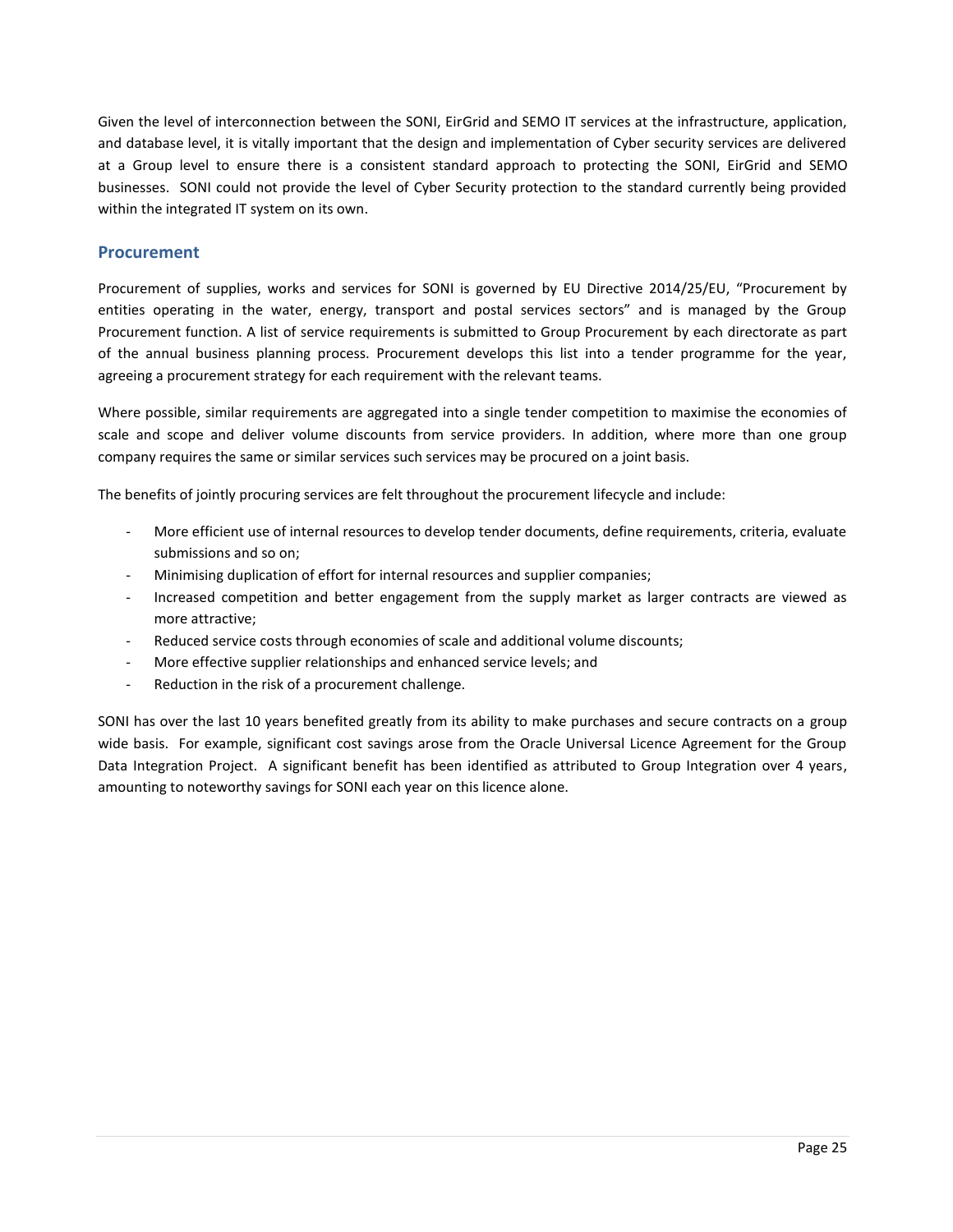#### <span id="page-25-0"></span>**6 GENERAL OBSERVATIONS ON PROPOSED OPTIONS APPROACH**

#### <span id="page-25-1"></span>6.1 RATIONALE AND BASIS FOR INTERVENTION

The Call for Evidence does not state why regulatory intervention is needed at this time. SONI looks forward to engagement with the Utility Regulator on this issue and understands in particular that in order for any harm to be prevented or mitigated, identification of the harm in question is necessary, together with a consideration as to why the existing governance and licencing arrangements do not currently allow any possible harm to be addressed.

In section 5 of the Call for Evidence "Energy Transition" is considered to create a potential for policy divergence:

*"EU Exit also has the potential to create policy divergence. The strategic policy direction in NI may therefore take a steer from what is happening in GB and could therefore be different in emphasis from government policy in Ireland."*

SONI is of the view that at this stage it is premature to attempt to predict whether there will be such divergences or what form they will take. The suggestion of potential future divergence in policy areas does not reflect the continued commitment of the UK and Irish governments to the SEM.

The all-island arrangements are designed to bring about benefit to Northern Ireland customers. The SEM Committee at the time of the SONI acquisition determined that the purchase of SONI and the exercise of certain regulatory functions in connection with the matter constitute SEM Matters for the purposes of the relevant legislation i.e. that the exercise by the Utility Regulator and the Commission for the Regulation of Utilities of their regulatory functions are matters which materially affect or are likely to materially affect the SEM. It was for this reason that changes were made to the EirGrid plc licences to ensure that the licensee would have regard to customers in Northern Ireland in carrying out its functions. This would suggest that any changes that are proposed to be made to these arrangements may also be SEM matters.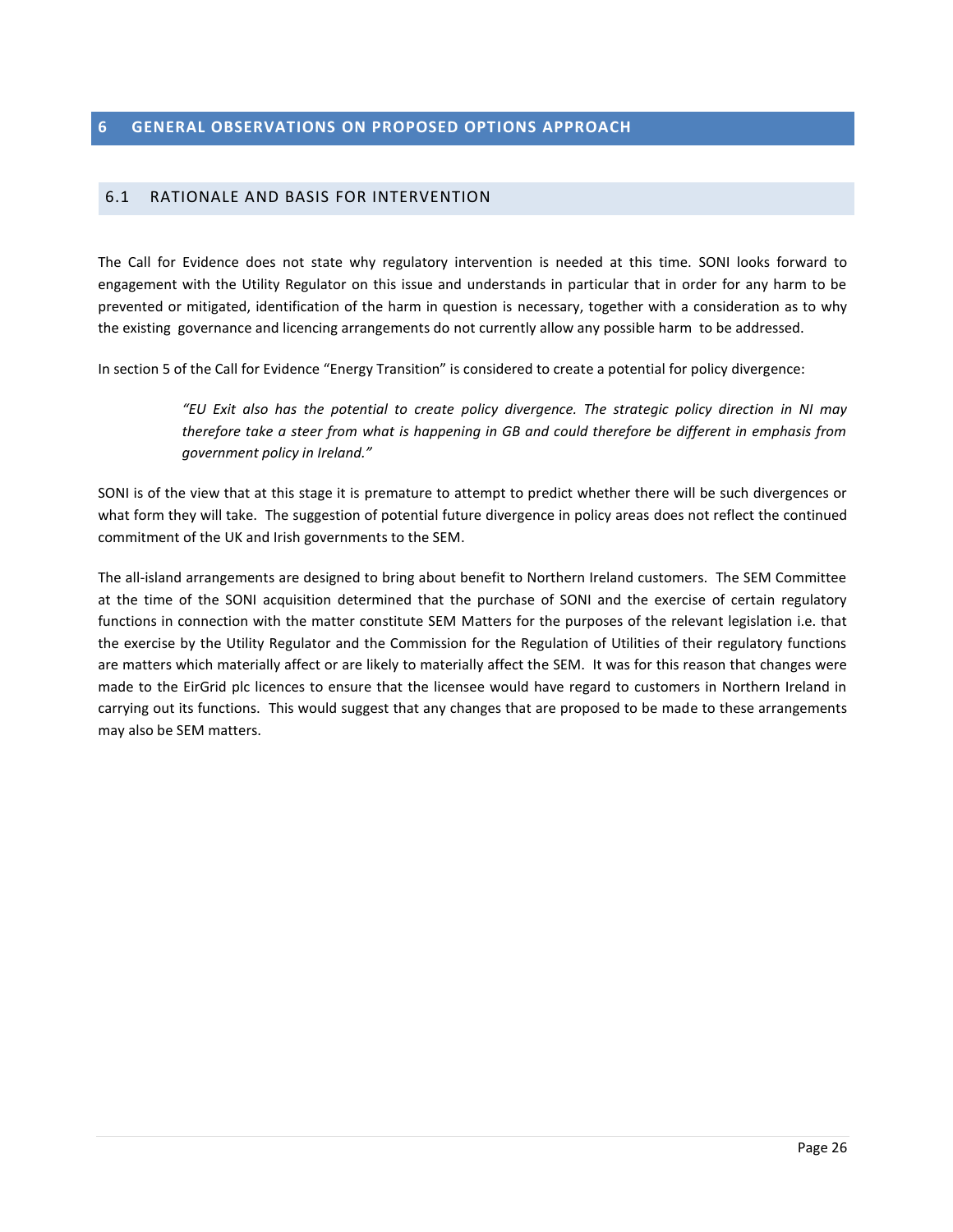# <span id="page-26-0"></span>**Call for Evidence Questions for SONI**

#### <span id="page-26-1"></span>6.2 GENERAL OBSERVATIONS

SONI has confined itself to answering only the questions that have been specifically addressed to SONI. A wide range of questions has been put to other stakeholders. SONI looks forward to further engagement with the Utility Regulator following consideration of the responses received.

Many of the questions addressed to SONI have been already answered through the body of this submission. Where information additional to sections of this submission was required SONI responds specifically to these questions below. For clarity, the questions as set out in the UR's Call for Evidence paper are included in **blue.**

#### <span id="page-26-2"></span>6.3 QUESTIONS FOR SONI

**Section 8.25 (i) We invite SONI to set out the nature of the day to day interactions between it and EirGrid, the governance structures which facilitate these interactions, together with a SONI organisation chart. We would invite SONI to provide commentary on how it meets the licence requirements that SONI has both to all-island consumers through the System Operator Agreement, and more specifically to Northern Ireland consumers.**

The **nature of the day to day interactions** reflect the integrated management model described earlier in section 4.1 of this submission and highlighted in figure 2.

Executives have full responsibility for their functional areas across all Group activities. Management and staff, regardless of whether they are employees of SONI Ltd or EirGrid plc, carry out the day to day tasks with payroll costs allocated to the respective licensed activities in accordance with the Group Cost Allocation and Recharge Policy. This pooling of specialist resources delivers better performance and cost efficiencies for electricity consumers in Northern Ireland and the Republic of Ireland.

The nature of the all-island market requires day to day interaction between SONI and EirGrid with respect to both TSO and MO functions and across these functions. This interaction promotes the sharing of best practice processes and the sharing of local knowledge and experience. The points below draw on some of the practical ways through which SONI and EirGrid interact on a day to day basis:

 **System Operations**: The revised SEM Arrangements means that the SEM is more integrated, with increased participation by the TSOs in the Balancing Market as Balancing Market Operator, which was not the case in the pre-existing market. This has increased the need for TSO cooperation, collaboration, participation and partnership between SONI and EirGrid.

**Market Operation:** SONI and EirGrid, through a contractual joint venture, SEMO operate the Single Electricity Market. SEMO functions operationally as one unit comprising staff of both SONI and EirGrid to ensure the market is operated on a seamless basis for the benefit of market participants in the all-island market and consumers in Northern Ireland and Republic of Ireland.

- **System Security and Planning:** SONI and EirGrid staff each contributes to the Transmission System Security and Planning Standards. SONI and EirGrid staff work together, share knowledge and seek advice where relevant.
- **Procurement:** SONI and EirGrid work together on the joint procurement of goods and services. This delivers benefits both in terms of financial savings and enhanced services as outlined further in section 5.4 of this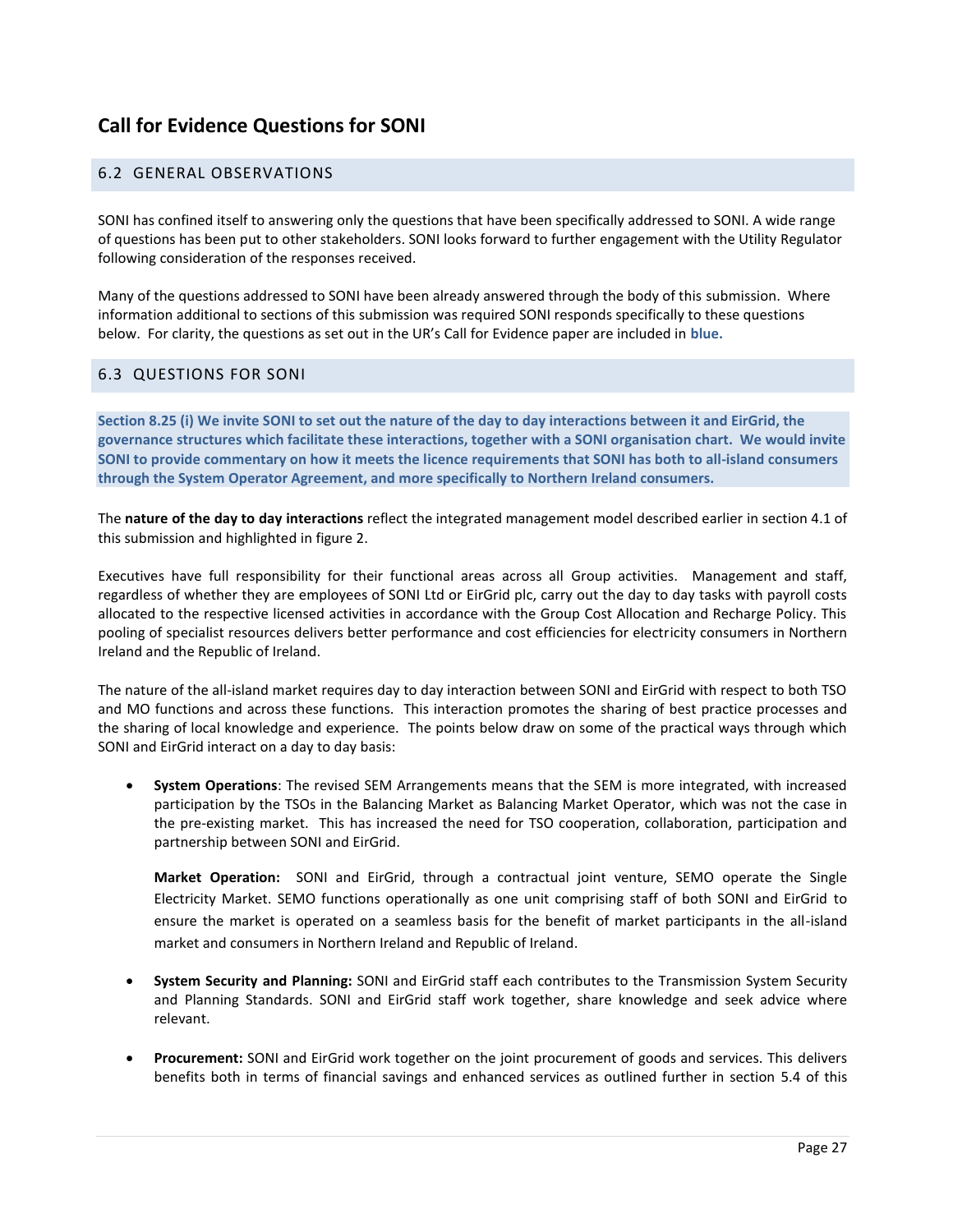submission. Appropriate cost allocation ensures that no cross subsidisation occurs between licences and in the case of the Market Operator, between the SEMO and SEMOpx businesses.

 **IT Systems**: significant improvements have been made over the past 10 years in standardising, simplifying and consolidating IT services across the Group. Systems are designed and delivered to run in two locations. The key feature of this model is in the creation of operational efficiencies that enhance performance and allow for the on boarding of new IT services. It also allows for specialist areas such as cyber security to be shared across the Group's TSO and MO activities.

**Section 8.25 (ii) We invite SONI to set out what Group policies apply to SONI (such as the Cost Allocation and Recharge Policy and the EirGrid Information Services (IS) Strategy for 2015 -2017), and whether these policies are decided by the EirGrid plc board. NI stakeholders need to understand who establishes SONI's purpose, values, and strategy, the extent that role is undertaken by the EirGrid plc rather than the SONI board, and be content that this is in the best interests of NI consumers;**

All Group companies are expected to comply with the Group Risk Policy and the Group Treasury Policy as approved by the EirGrid Board. The Board has also approved a Whistleblowing Policy and a Group policy for the Approval of Unlimited Indemnities. Consistent Group accounting policies apply to all Group companies. There is also a range of IT policies approved at management level dealing with such issues as Acceptable Use of IT, Technical Vulnerability Management, IT Physical and Environmental Policy etc.

As outlined above the Group Cost Allocation and Recharge Policy was developed jointly by the finance teams in EirGrid and SONI and was approved by the Group Executive Team. Management at local level oversees separate SONI and EirGrid policies in respect of Transmission System Security and Planning Standards. Any changes to these policies require regulatory notification and approval. EirGrid has a range of other technical policies dealing with issues such as transformers, harmonics, busbar configuration etc. A similar suite of policies has not been developed for SONI and reliance is still placed on NIE Networks policies and practices.

The development of the SONI Strategy 2020 – 2025 was a detailed and lengthy process, commencing almost a year ago and only recently concluded. Work to support the delivery of the strategy, its underlying values and culture is continuing.

**Section 8.25 (iii) We invite SONI to set out how the structure of the Group and the composition of the various boards provide benefit to NI stakeholders;**

We have set out in sections 3.1 - 3.3 of this submission details on the composition of the SONI Board and how it relates to the EirGrid Board (section 3.3) and how this is consistent with corporate governance best practice. In addition, SONI and EirGrid each appoint a representative to the SEMO Governing Committee and SEMOpx Governing Committee which meet regularly, and review the operational performance of SEM in the context of each individual Contractual Joint Venture. Consumers in Northern Ireland benefit from the good governance that is represented by these arrangements and also by the duty imposed on all EirGrid directors to act in the interests of all electricity consumers on the island.

The all-island arrangements are designed to create benefits for customers in Northern Ireland and Northern Ireland stakeholders.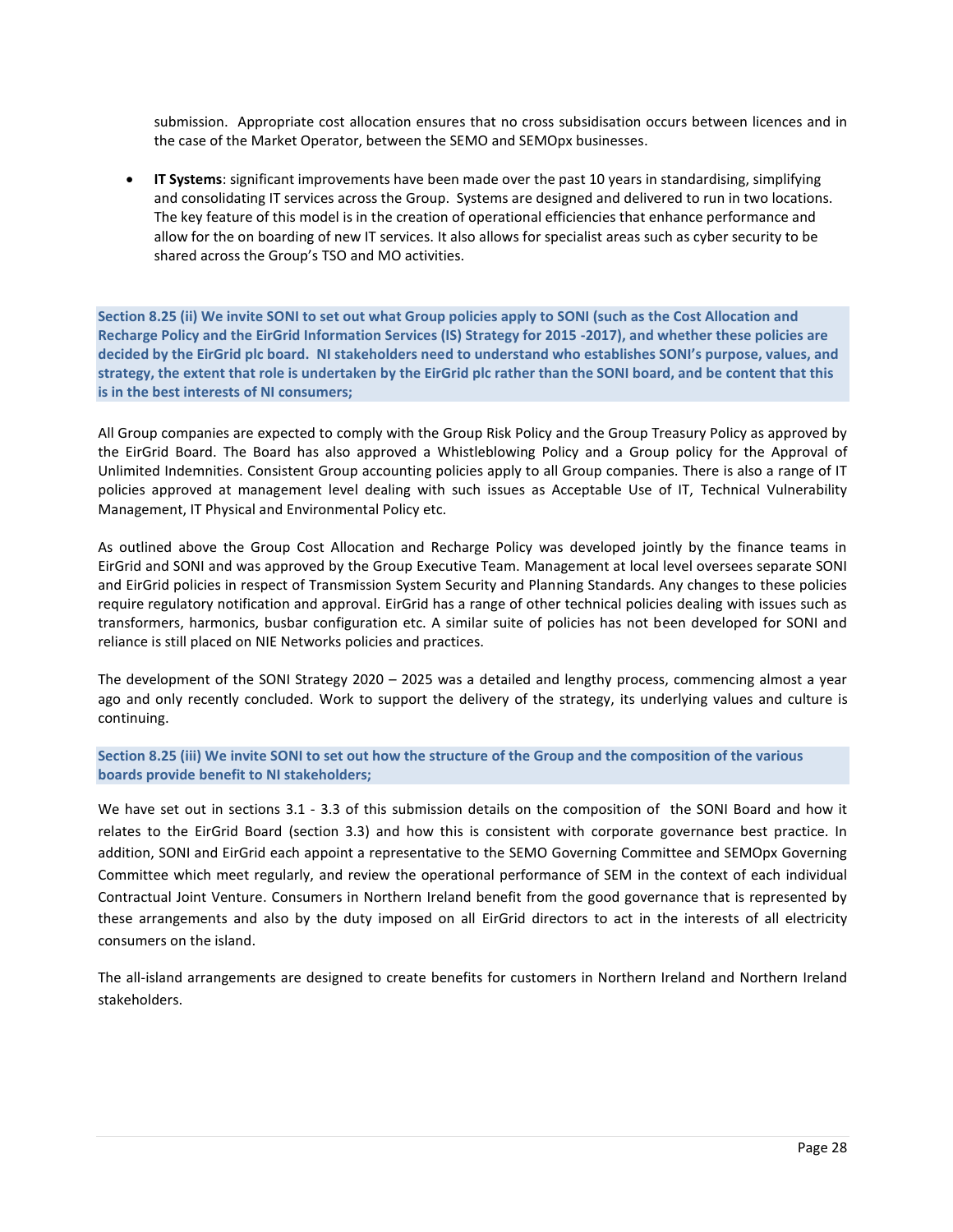**Section 8.25 (iv) we invite SONI to set out how the integrated structure works and is managed in practice, including: how decisions are made, and authority is delegated downwards in the organisation; how decisions about allocation of staff resources (both SONI and EirGrid staff) are made, and the pros and cons of these arrangements;**

The Group Control Framework specifies those matters reserved to the EirGrid Board. All authority, other than for matters reserved to the EirGrid Board is delegated to the Group Chief Executive. The Chief Executive in turn approves a Delegated Control Framework which specifies what approval levels are retained by the Chief Executive and what level of authority is delegated to Executives and Management in all Group companies. These authority levels relate to a range of issues including:

- Capital expenditure for Grid Projects
- Other capital expenditure
- Purchase Order approval
- Supplier Invoice approval
- Recruitment decisions
- Staff Remuneration
- Legal Agreements

There is also a schedule of matters that are reserved to the Boards of all Group subsidiaries. These include approval of:

- Appointment of auditors
- Bank mandates that are not in accordance with Group Treasury Policy.
- Finance facilities where the subsidiary company is an obligor.
- Guarantees or unlimited indemnities to be issued by the company
- Power of attorney
- Use of the company seal
- Annual financial statements (including regulatory accounts)
- Significant contractual agreements.
- Actuarial reports and funding proposals
- All items requiring approval under regulatory licence conditions.

SONI has clear corporate governance procedures in place to oversee capital investment proposals for network projects. Projects in Northern Ireland are scrutinised by the Transmission Investment Committee (TIC), a committee of Group Executives which is attended by the relevant project managers. In Northern Ireland transmission network preplanning projects (TNPPs) require approval by the Utility Regulator. In light of this, the approval by TIC for Northern Ireland projects ensures compliance with Group governance procedures and confirms that the investment proposal is sufficiently robust for submission to the Utility Regulator.

These governance arrangements outlined above are consistent with best practice and ensue that an adequate systems of internal control operate across the Group.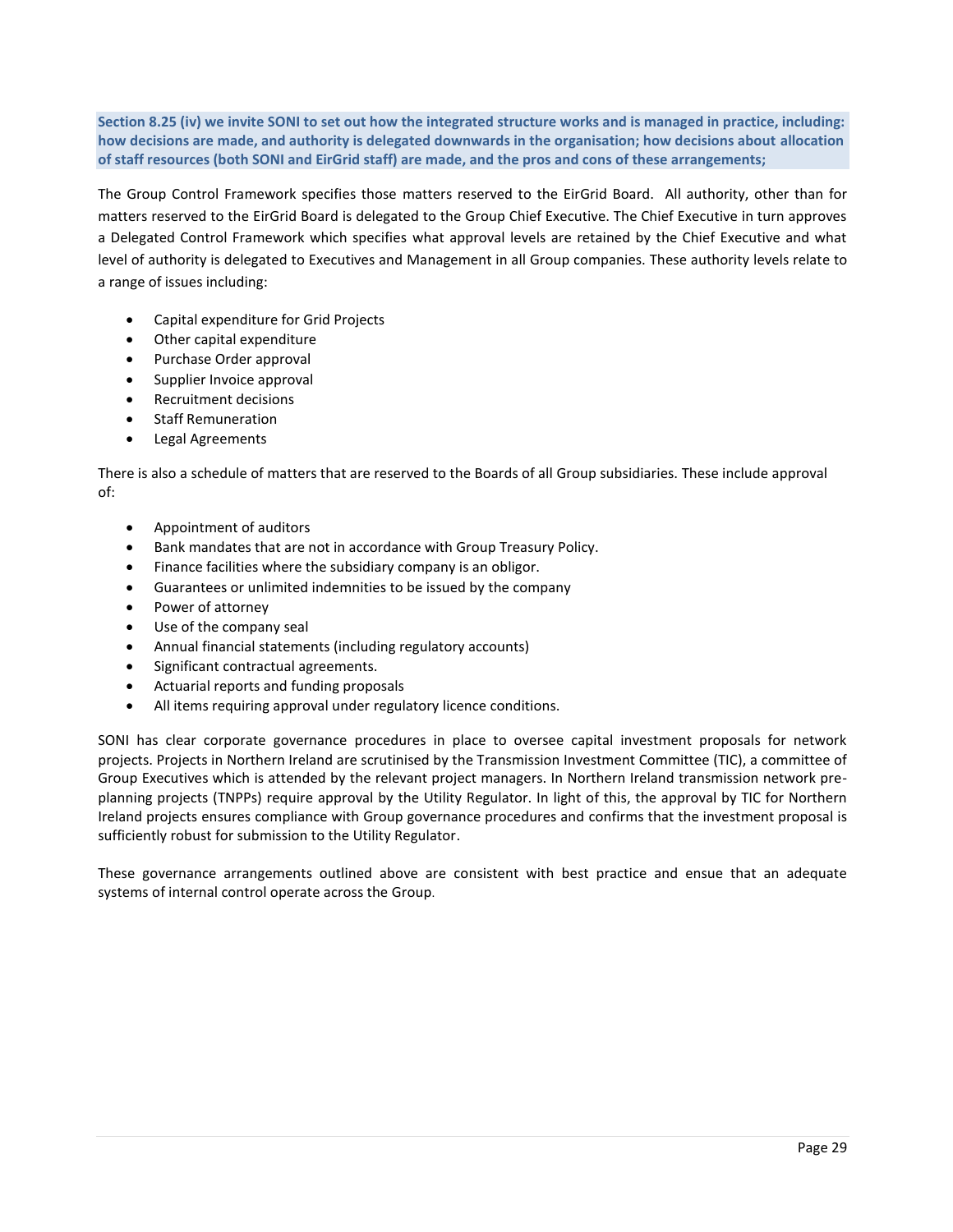**Section 8.25 (v) Similarly, we request that SONI provide information about the scope of TSO functions that are integrated with EirGrid, including identifying which of these are SEMO functions, which are functions under the SOA, and which are NI-only functions, and which are EirGrid-only functions. We particularly wish to understand the contractual or other arrangements with EirGrid for sharing resources and staff, and how the SLA works in practice. We invite SONI to explain how it monitors that it is getting value for money for the services it receives from EirGrid under the SLA and, in particular, what services are received, how frequent a review is undertaken of the effectiveness and value for money being provided and, what the results of those reviews have been;**

Due to the SEM Committee's market design as provided for in the revised SEM arrangements, the role of the Transmission System Operator as Balancing Market Operator is more pronounced than it had been in the previous market arrangements. This is reflected in the SONI TSO licence; where there are 19 obligations imposed on SONI which are structured on an all-island basis and which require close co-operation with EirGrid.

A System Operator Agreement (SOA) is in place to ensure that both parties fulfil these functions. As has previously been referred to, in previous correspondence between the UR and SONI in June 2013, SONI observed that:

"*the bringing together of SONI Ltd. with the Republic of Ireland System Operator under a single governance structure has effectively internalised the requirement to enable each other to fulfil the other's functions and therefore overcomes many of the obstacles that could potentially be present under separate governance*";

It is evident from day-to-day operations, that the bringing together of SONI with the Republic of Ireland TSO EirGrid under a single management structure has allowed both parties to fulfil the other's functions. This enables many of the obstacles which may be present if separate governance arrangements applied, to be overcome. The current all-island structure and the sharing of resources and staff means a greater knowledge-share across the island and that SONI can continue to develop the critical skills required under both its licences.

The Service Level Agreement (SLA) referred to is a legacy agreement provided to UR in 2011 which has since been terminated by the parties.

**Section 8.25 (vi) We invite SONI to set out how the current governance arrangements apply to NI-facing activities, such as planning, and the extent to which this work is wholly managed and directed within SONI;**

The main body of the document refers to the current governance arrangements that apply to SONI. In respect of Northern Ireland-facing activities, SONI has a dedicated team which focuses on Northern Ireland projects, led by the SONI Manager of Grid Development.

**Section 8.25 (vii) We invite SONI to set out any measures it has in place to ensure the retention of specific, detailed local knowledge relating to the NI transmission system.**

As in any organisation importance is placed of the retention of staff across SONI, and in particular in retaining core expertise in the Castlereagh House Control Centre (CHCC). Staff retention is carefully managed ensuring training of staff and development and implementation of appropriate succession planning -for example, formal dispatch training and certification for all operators. The recruitment for CHCC engineers commences in advance of any existing employees retiring, with additional time-limited resources in place to facilitate additional training when required. SONI actively engages with the Utility Regulator through its price controls to ensure that adequate financial resources are in place to carry out licence functions for the benefit of consumers in Northern Ireland.